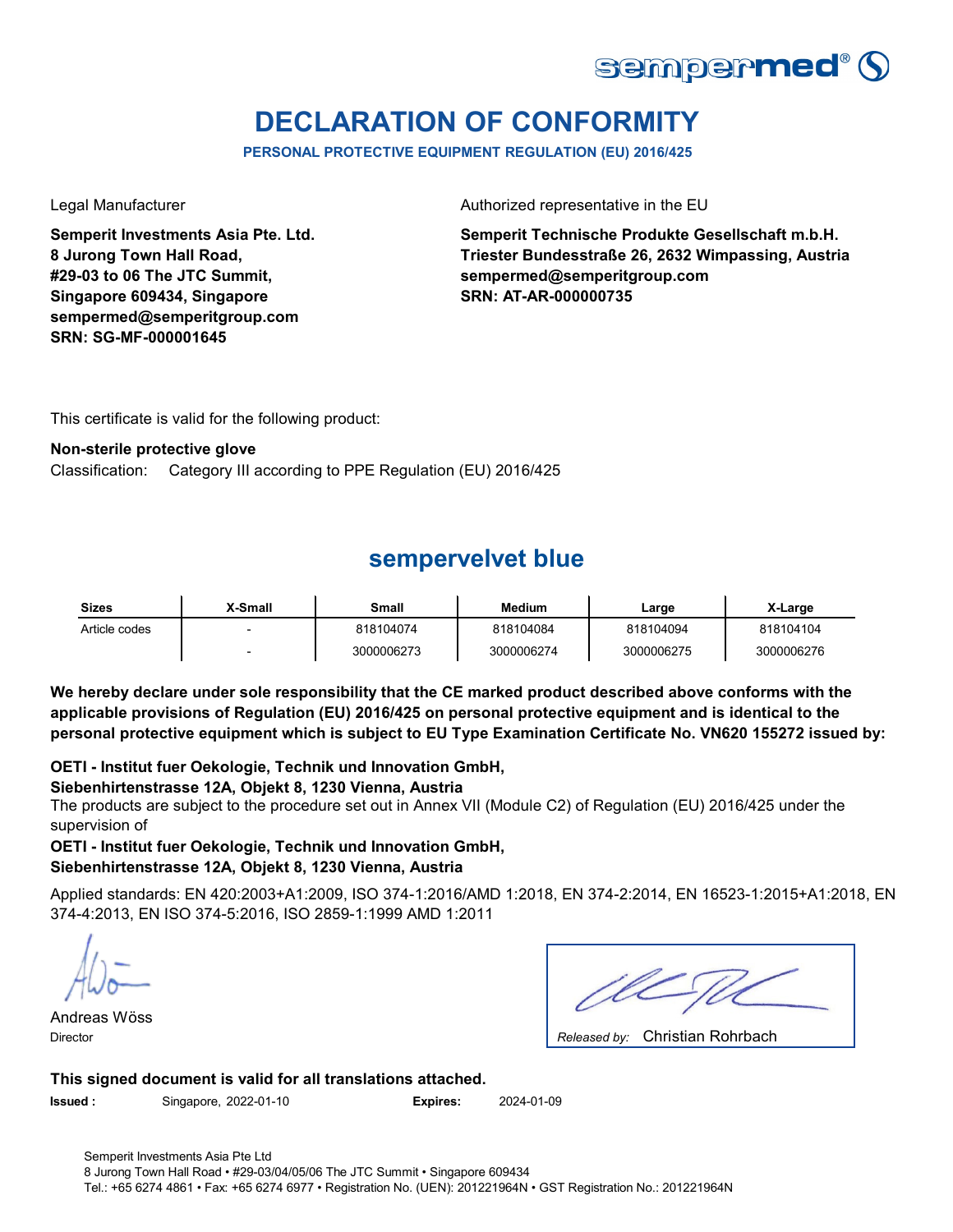

# **KONFORMITÄTSERKLÄRUNG**

VERORDNUNG (EU) 2016/425 FÜR PERSÖNLICHE SCHUTZAUSRÜSTUNG

**Semperit Investments Asia Pte. Ltd. 8 Jurong Town Hall Road, #29-03 to 06 The JTC Summit, Singapore 609434, Singapore sempermed@semperitgroup.com SRN: SG-MF-000001645**

Hersteller EU-Bevollmächtigter

**Semperit Technische Produkte Gesellschaft m.b.H. Triester Bundesstraße 26, 2632 Wimpassing, Austria sempermed@semperitgroup.com SRN: AT-AR-000000735**

Dieses Zertifikat ist gültig für die folgenden Produkte:

### **Nicht-steriler Schutzhandschuh**

Klassifizierung: Kategorie III gemäß PSA Verordnung (EU) 2016/425

### **sempervelvet blue**

| Größen         | <b>X-Small</b>           | Small      | Medium     | ∟arge      | X-Large    |
|----------------|--------------------------|------------|------------|------------|------------|
| Artikelnummern | $\overline{\phantom{0}}$ | 818104074  | 818104084  | 818104094  | 818104104  |
|                | $\overline{\phantom{0}}$ | 3000006273 | 3000006274 | 3000006275 | 3000006276 |

**Wir bestätigen hiermit unter alleiniger Verantwortung, dass die oben genannten CE gekennzeichneten Produkte mit den maßgeblichen Bestimmungen der Verordnung (EU) 2016/425 für Persönliche Schutzausrüstung übereinstimmen und Gegenstand sind der EU-Baumusterprüfbescheinigung Nr. VN620 155272 ausgestellt durch:**

**OETI - Institut fuer Oekologie, Technik und Innovation GmbH, Siebenhirtenstrasse 12A, Objekt 8, 1230 Vienna, Austria**

**OETI - Institut fuer Oekologie, Technik und Innovation GmbH, Siebenhirtenstrasse 12A, Objekt 8, 1230 Vienna, Austria** Die Produkte sind Gegenstand der Verfahren gemäß Annex VII (Module C2) der Verordnung unter Aufsicht von

Angewandte Normen: EN 420:2003+A1:2009, ISO 374-1:2016/AMD 1:2018, EN 374-2:2014, EN 16523-1:2015+A1:2018, EN 374-4:2013, EN ISO 374-5:2016, ISO 2859-1:1999 AMD 1:2011

**Ausgestellt am:** Singapore, 2022-01-10 **Gültig bis:** 2024-01-09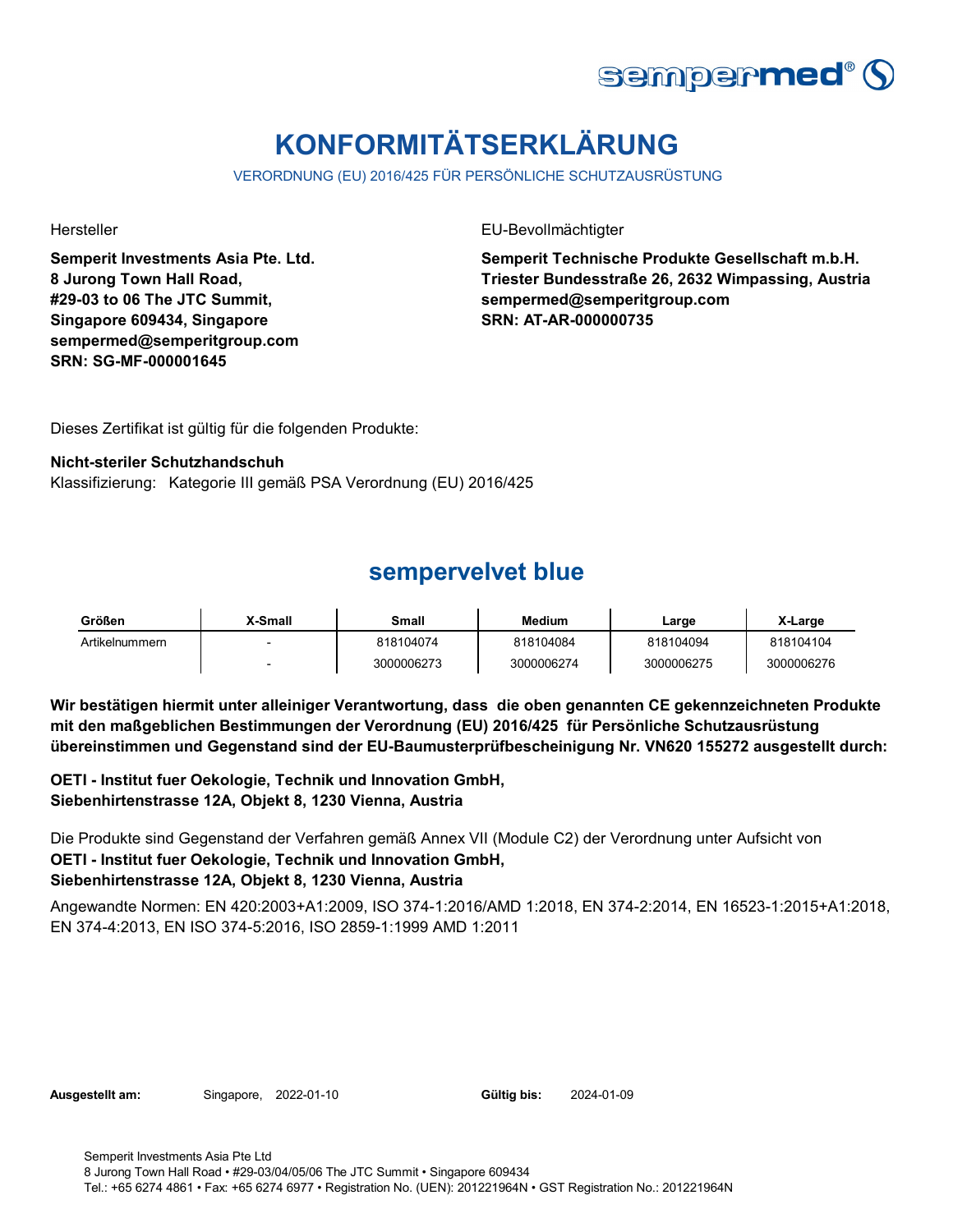

# **DÉCLARATION DE CONFORMITÉ**

RÈGLEMENT (UE) 2016/425 POUR L'ÉQUIPEMENT DE PROTECTION INDIVIDUELLE

**Semperit Investments Asia Pte. Ltd. 8 Jurong Town Hall Road, #29-03 to 06 The JTC Summit, Singapore 609434, Singapore sempermed@semperitgroup.com SRN: SG-MF-000001645**

Fabricant **Représentant UE** 

**Semperit Technische Produkte Gesellschaft m.b.H. Triester Bundesstraße 26, 2632 Wimpassing, Austria sempermed@semperitgroup.com SRN: AT-AR-000000735**

Ce certificat est valable pour les produits suivants :

### **Gant de protection non-stérile**

Classification : Catégorie III selon la règlement EPI (UE) 2016/425

### **sempervelvet blue**

| Tailles           | X-Small | Small      | <b>Medium</b> | Large      | X-Large    |
|-------------------|---------|------------|---------------|------------|------------|
| Numéros d'article |         | 818104074  | 818104084     | 818104094  | 818104104  |
|                   |         | 3000006273 | 3000006274    | 3000006275 | 3000006276 |

**Par la présente, nous déclarons sous notre propre responsabilité que les produits portant le symbole CE mentionnés ci-dessus sont conformes aux dispositions essentielles de la règlement (UE) 2016/425 concernant l'équipement de protection individuelle sont identiques à l'équipement de protection individuelle faisant l'objet du certificat d'examen de type UE numéro VN620 155272 délivré par:**

**OETI - Institut fuer Oekologie, Technik und Innovation GmbH,** 

**Siebenhirtenstrasse 12A, Objekt 8, 1230 Vienna, Austria**

**OETI - Institut fuer Oekologie, Technik und Innovation GmbH,**  Les produits sont soumis aux procédures visées dans l'annexe VII (Module C2) de la règlement sous la surveillance de

### **Siebenhirtenstrasse 12A, Objekt 8, 1230 Vienna, Austria**

Normes appliquées : EN 420:2003+A1:2009, ISO 374-1:2016/AMD 1:2018, EN 374-2:2014, EN 16523-1:2015+A1:2018, EN 374-4:2013, EN ISO 374-5:2016, ISO 2859-1:1999 AMD 1:2011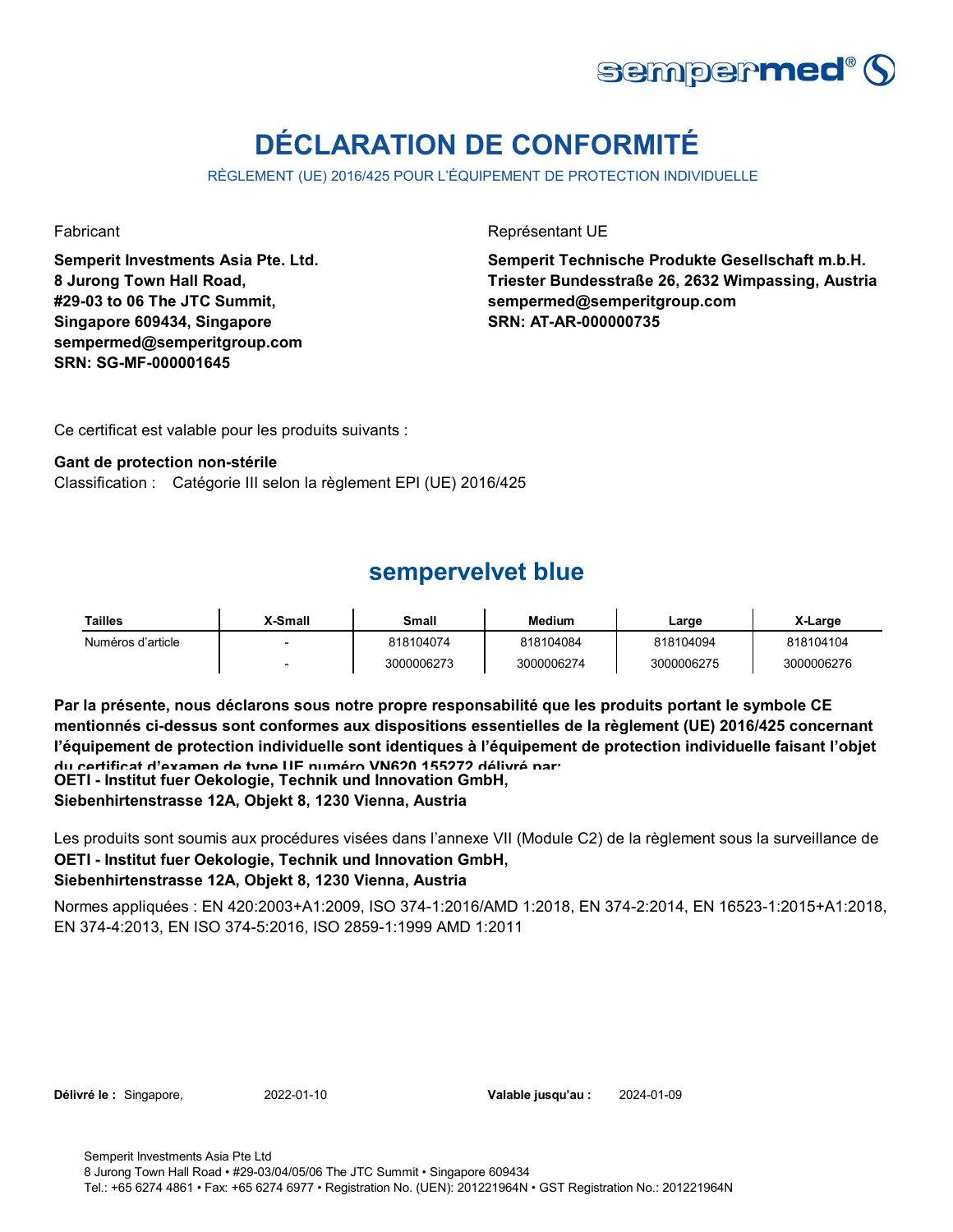

# **DICHIARAZIONE DI CONFORMITÀ**

REGOLAMENTO (UE) 2016/425 DELL'APPARECCHIATURA DI PROTEZIONE INDIVIDUALE

**Semperit Investments Asia Pte. Ltd. 8 Jurong Town Hall Road, #29-03 to 06 The JTC Summit, Singapore 609434, Singapore sempermed@semperitgroup.com SRN: SG-MF-000001645**

Produttore **Rappresentante autorizzato nell'UE** 

**Semperit Technische Produkte Gesellschaft m.b.H. Triester Bundesstraße 26, 2632 Wimpassing, Austria sempermed@semperitgroup.com SRN: AT-AR-000000735**

Questo certificato è valido per il seguente prodotto:

#### **Guanto protettivo non sterile**

Clasificazione: Categoria III secondo il regolamento (UE) 2016/425 del PPE

### **sempervelvet blue**

| <b>Misure</b>   | X-Small | Small      | Medium     | ∟arge      | X-Large    |
|-----------------|---------|------------|------------|------------|------------|
| Codici articolo |         | 818104074  | 818104084  | 818104094  | 818104104  |
|                 |         | 3000006273 | 3000006274 | 3000006275 | 3000006276 |

**Con la presente, dichiariamo sotto la nostra esclusiva responsabilità che il prodotto con marchio CE sopra descritto è conforme alle disposizioni applicabili del Regolamento (UE) 2016/425 sui dispositivi di protezione individuale ed è identico al dispositivo di protezione personale che è soggetto al Certificato di Esame di Tipo UE n VN620 155272 rilasciato da:**

**OETI - Institut fuer Oekologie, Technik und Innovation GmbH,** 

**Siebenhirtenstrasse 12A, Objekt 8, 1230 Vienna, Austria**

**OETI - Institut fuer Oekologie, Technik und Innovation GmbH, Siebenhirtenstrasse 12A, Objekt 8, 1230 Vienna, Austria** ed è soggetto alla procedura di cui all'allegato VII (modulo C2) del regolamento (UE) 2016/425 sotto il controllo di

Norme applicate: EN 420:2003+A1:2009, ISO 374-1:2016/AMD 1:2018, EN 374-2:2014, EN 16523-1:2015+A1:2018, EN 374-4:2013, EN ISO 374-5:2016, ISO 2859-1:1999 AMD 1:2011

**Rilasciato :** Singapore, 2022-01-10 **Scade:** 2024-01-09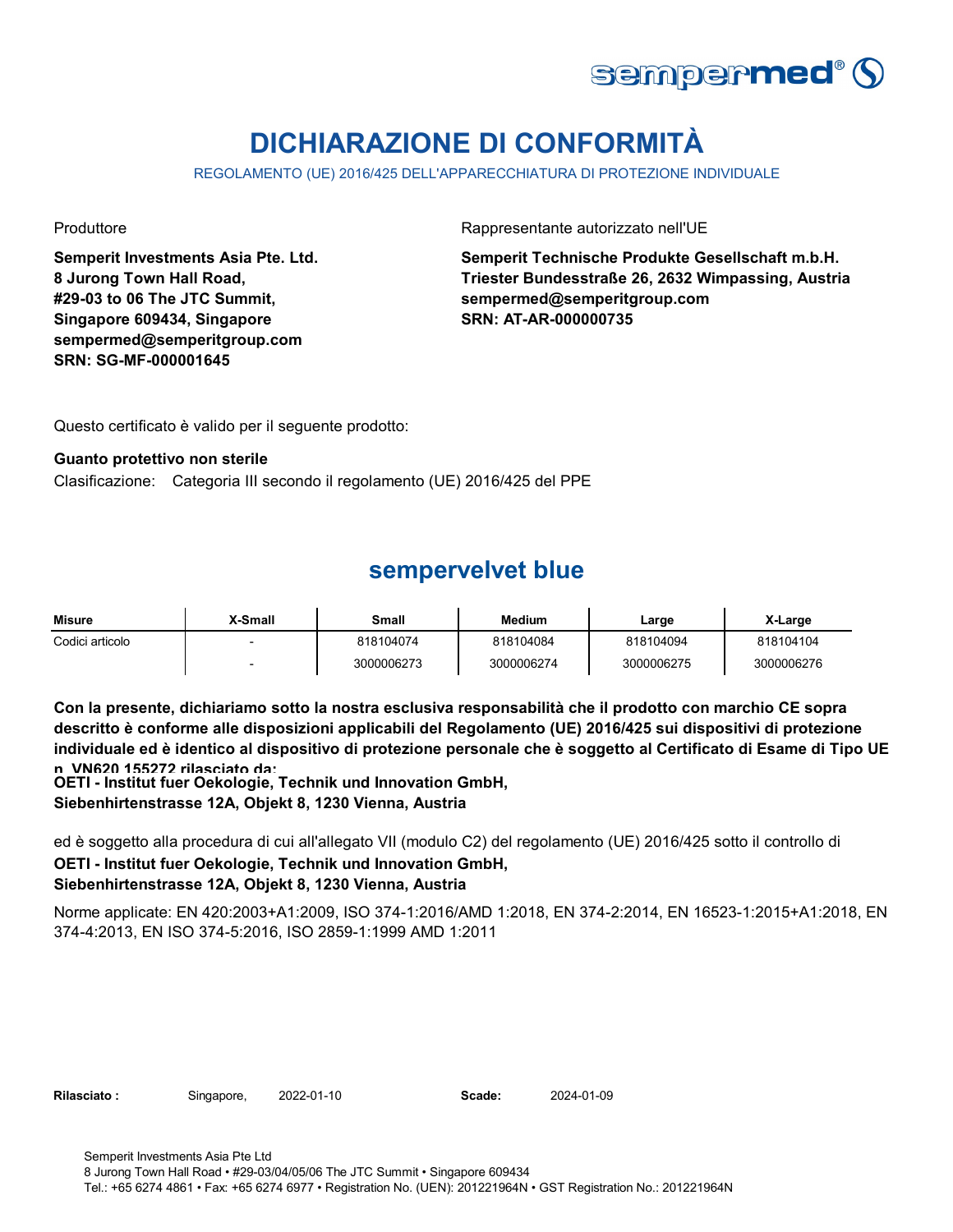

# **CONFORMITEITSVERKLARING**

VERORDENING (EU) 2016/425 BETREFFENDE PERSOONLIJKE BESCHERMENDE UITRUSTING

**Semperit Investments Asia Pte. Ltd. 8 Jurong Town Hall Road, #29-03 to 06 The JTC Summit, Singapore 609434, Singapore sempermed@semperitgroup.com SRN: SG-MF-000001645**

Fabrikant Gemachtigde EU

**Semperit Technische Produkte Gesellschaft m.b.H. Triester Bundesstraße 26, 2632 Wimpassing, Austria sempermed@semperitgroup.com SRN: AT-AR-000000735**

Dit certificaat is geldig voor de volgende producten:

### **Niet-steriele beschermende handschoen**

Classificatie: Categorie III volgens PBM-verordening (EU) 2016/425

# **sempervelvet blue**

| <b>Maten</b>   | X-Small                  | Small      | <b>Medium</b> | Large      | X-Large    |
|----------------|--------------------------|------------|---------------|------------|------------|
| Artikelnummers | $\overline{\phantom{0}}$ | 818104074  | 818104084     | 818104094  | 818104104  |
|                |                          | 3000006273 | 3000006274    | 3000006275 | 3000006276 |

**Hierbij verklaren wij onder uitsluitende verantwoordelijkheid, dat de bovengenoemde CE-gemarkeerde producten voldoen aan de relevante bepalingen van de Verordening (EU) 2016/425 over persoonlijke beschermingsmiddelen en het onderworpen zijn aan het certificaat van EU-typeonderzoek nr.VN620 155272 uitgegeven door:**

**OETI - Institut fuer Oekologie, Technik und Innovation GmbH, Siebenhirtenstrasse 12A, Objekt 8, 1230 Vienna, Austria**

**OETI - Institut fuer Oekologie, Technik und Innovation GmbH, Siebenhirtenstrasse 12A, Objekt 8, 1230 Vienna, Austria** De producten vallen onder de procedures van bijlage VII (module C2) van de verordening onder toezicht van

Toegepaste normen: EN 420:2003+A1:2009, ISO 374-1:2016/AMD 1:2018, EN 374-2:2014, EN 16523- 1:2015+A1:2018, EN 374-4:2013, EN ISO 374-5:2016, ISO 2859-1:1999 AMD 1:2011

| Uitgegeven op: |  |
|----------------|--|
|----------------|--|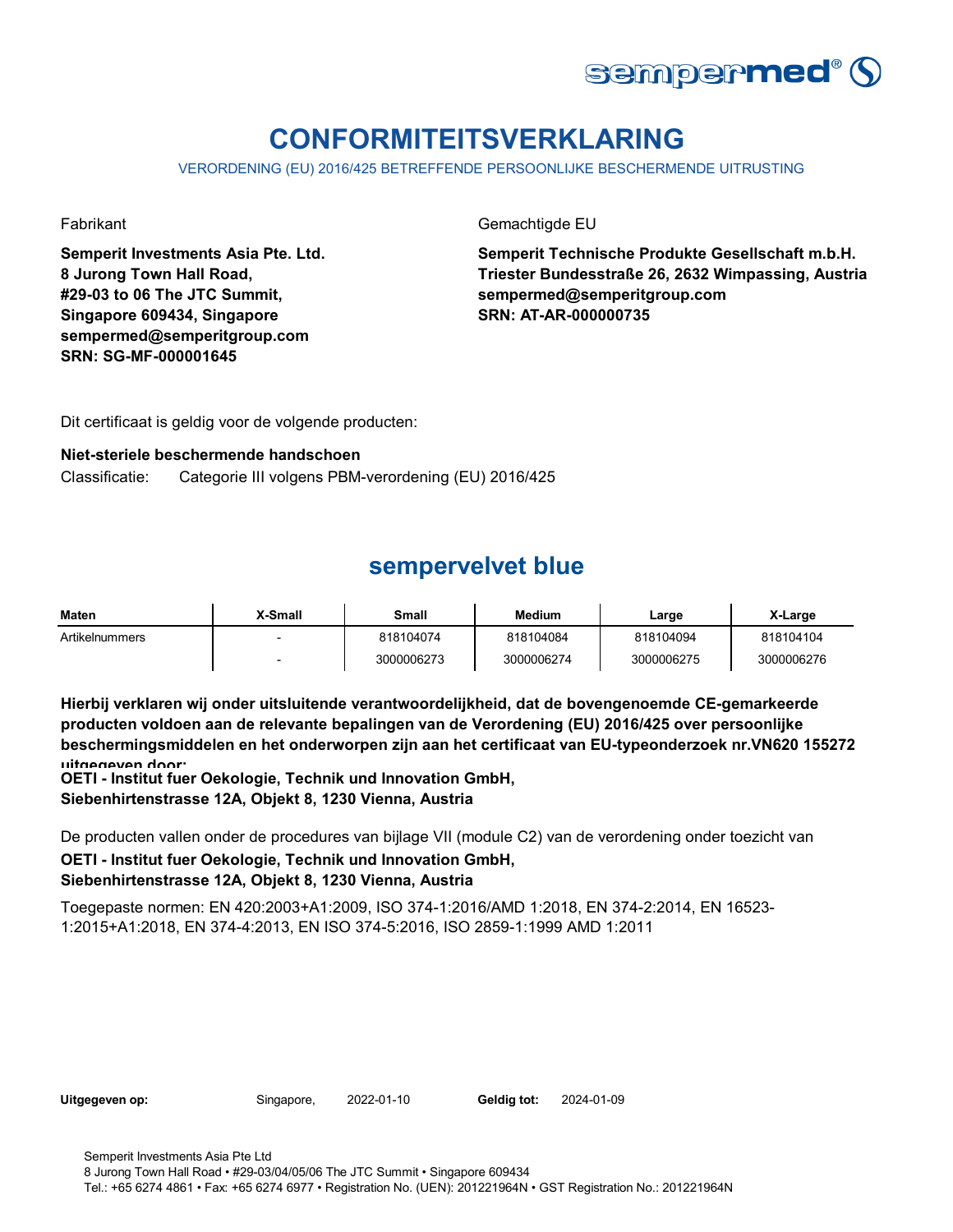

# **DECLARACIÓN DE CONFORMIDAD**

REGLAMENTO (UE) 2016/425 PARA EQUIPAMIENTOS PERSONALES

**Semperit Investments Asia Pte. Ltd. 8 Jurong Town Hall Road, #29-03 to 06 The JTC Summit, Singapore 609434, Singapore sempermed@semperitgroup.com SRN: SG-MF-000001645**

Fabricante de la UE

**Semperit Technische Produkte Gesellschaft m.b.H. Triester Bundesstraße 26, 2632 Wimpassing, Austria sempermed@semperitgroup.com SRN: AT-AR-000000735**

El presente certificado es válido para los siguientes productos:

### **Guante de protección no estéril**

Clasificación: Categoría III según el Reglamento EPI (UE) 2016/425

### **sempervelvet blue**

| Tamaños            | X-Small | Small      | Medium     | Large      | X-Large    |
|--------------------|---------|------------|------------|------------|------------|
| Número de artículo |         | 818104074  | 818104084  | 818104094  | 818104104  |
|                    |         | 3000006273 | 3000006274 | 3000006275 | 3000006276 |

**Por la presente confirmamos, bajo nuestra exclusiva responsabilidad, que los productos arriba mencionados con la marca CE cumplen con las disposiciones pertinentes del Reglamento (UE) 2016/425 para equipos de protección personal y están sujetos al Certificado de examen de tipo nº. VN620 155272 expedido por:**

**OETI - Institut fuer Oekologie, Technik und Innovation GmbH,** 

### **Siebenhirtenstrasse 12A, Objekt 8, 1230 Vienna, Austria**

Los productos están sujetos a los procedimientos establecidos en el anexo VII (módulo C2) del Reglamento bajo la supervisión de

### **OETI - Institut fuer Oekologie, Technik und Innovation GmbH,**

### **Siebenhirtenstrasse 12A, Objekt 8, 1230 Vienna, Austria**

Normas aplicadas: EN 420:2003+A1:2009, ISO 374-1:2016/AMD 1:2018, EN 374-2:2014, EN 16523-1:2015+A1:2018, EN 374-4:2013, EN ISO 374-5:2016, ISO 2859-1:1999 AMD 1:2011

**Expedido el:** Singapore, 2022-01-10 **Válido hasta:** 2024-01-09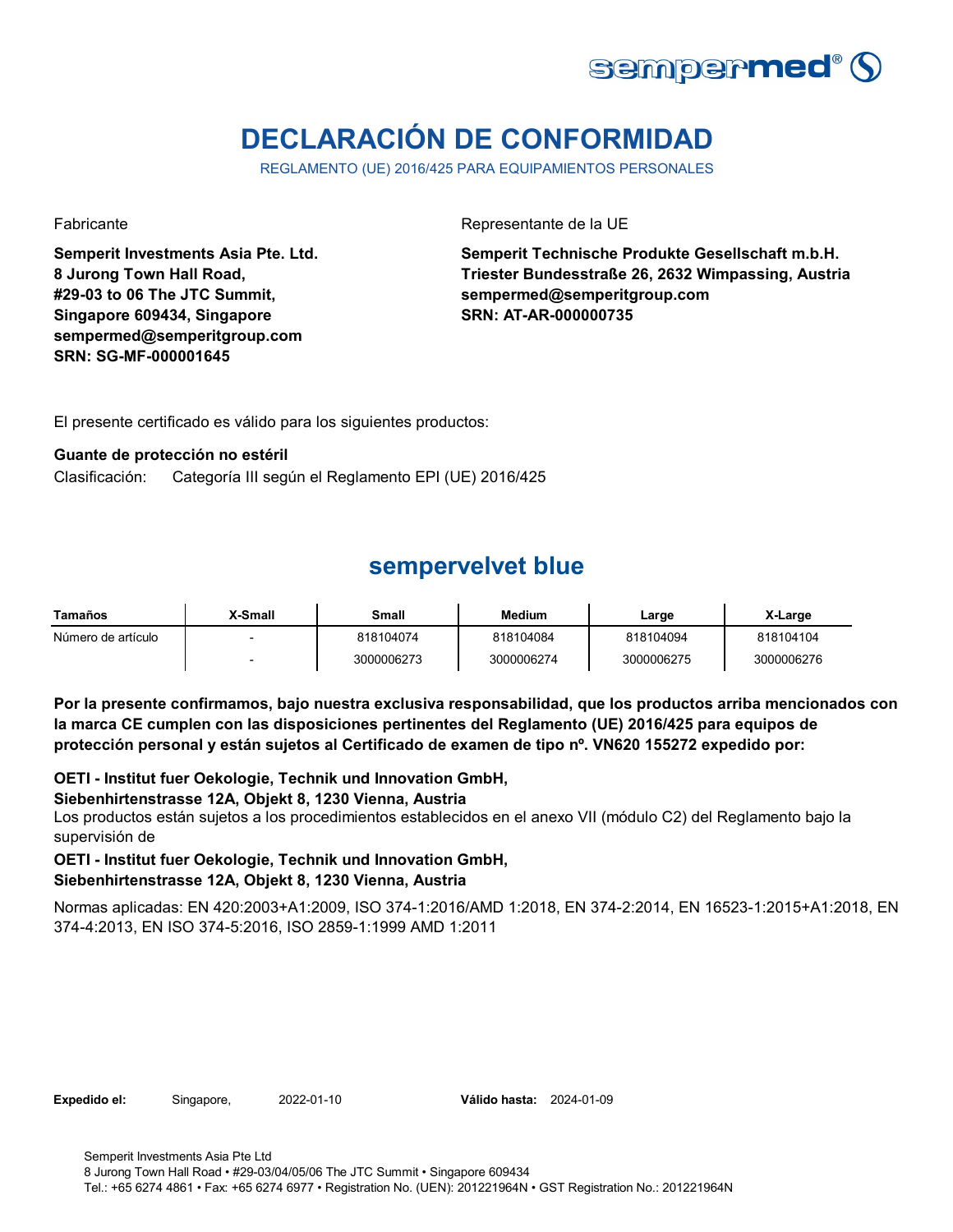

# **DECLARAÇÃO DE CONFORMIDADE**

REGULAMENTO (UE) 2016/425 SOBRE EQUIPAMENTO DE PROTEÇÃO INDIVIDUAL

**Semperit Investments Asia Pte. Ltd. 8 Jurong Town Hall Road, #29-03 to 06 The JTC Summit, Singapore 609434, Singapore sempermed@semperitgroup.com SRN: SG-MF-000001645**

Fabricante da UE

**Semperit Technische Produkte Gesellschaft m.b.H. Triester Bundesstraße 26, 2632 Wimpassing, Austria sempermed@semperitgroup.com SRN: AT-AR-000000735**

Este certificado é válido para os seguintes produtos:

### **Luva de proteção não estéril**

Classificação: Categoria III de acordo com o regulamento EPI (UE) 2016/425

# **sempervelvet blue**

| Tamanhos          | X-Small | Small      | <b>Medium</b> | ∟arge      | X-Large    |
|-------------------|---------|------------|---------------|------------|------------|
| Números de artigo |         | 818104074  | 818104084     | 818104094  | 818104104  |
|                   |         | 3000006273 | 3000006274    | 3000006275 | 3000006276 |

**Declaramos desta forma, sob a nossa exclusiva responsabilidade, que os produtos com a marca CE acima mencionados estão em conformidade com as disposições relevantes do regulamento (UE) 2016/425 para Equipamentos de Proteção Individual e são objeto do certificado de exame de tipo da UE n.º VN620 155272 emitido por:**

**OETI - Institut fuer Oekologie, Technik und Innovation GmbH, Siebenhirtenstrasse 12A, Objekt 8, 1230 Vienna, Austria**

**OETI - Institut fuer Oekologie, Technik und Innovation GmbH, Siebenhirtenstrasse 12A, Objekt 8, 1230 Vienna, Austria** Os produtos são objeto dos procedimentos previstos no anexo VII (módulo C2) do regulamento, sob a supervisão de

Normas aplicadas: EN 420:2003+A1:2009, ISO 374-1:2016/AMD 1:2018, EN 374-2:2014, EN 16523-1:2015+A1:2018, EN 374-4:2013, EN ISO 374-5:2016, ISO 2859-1:1999 AMD 1:2011

**Emitido em:** Singapore, 2022-01-10 **Válido até:** 2024-01-09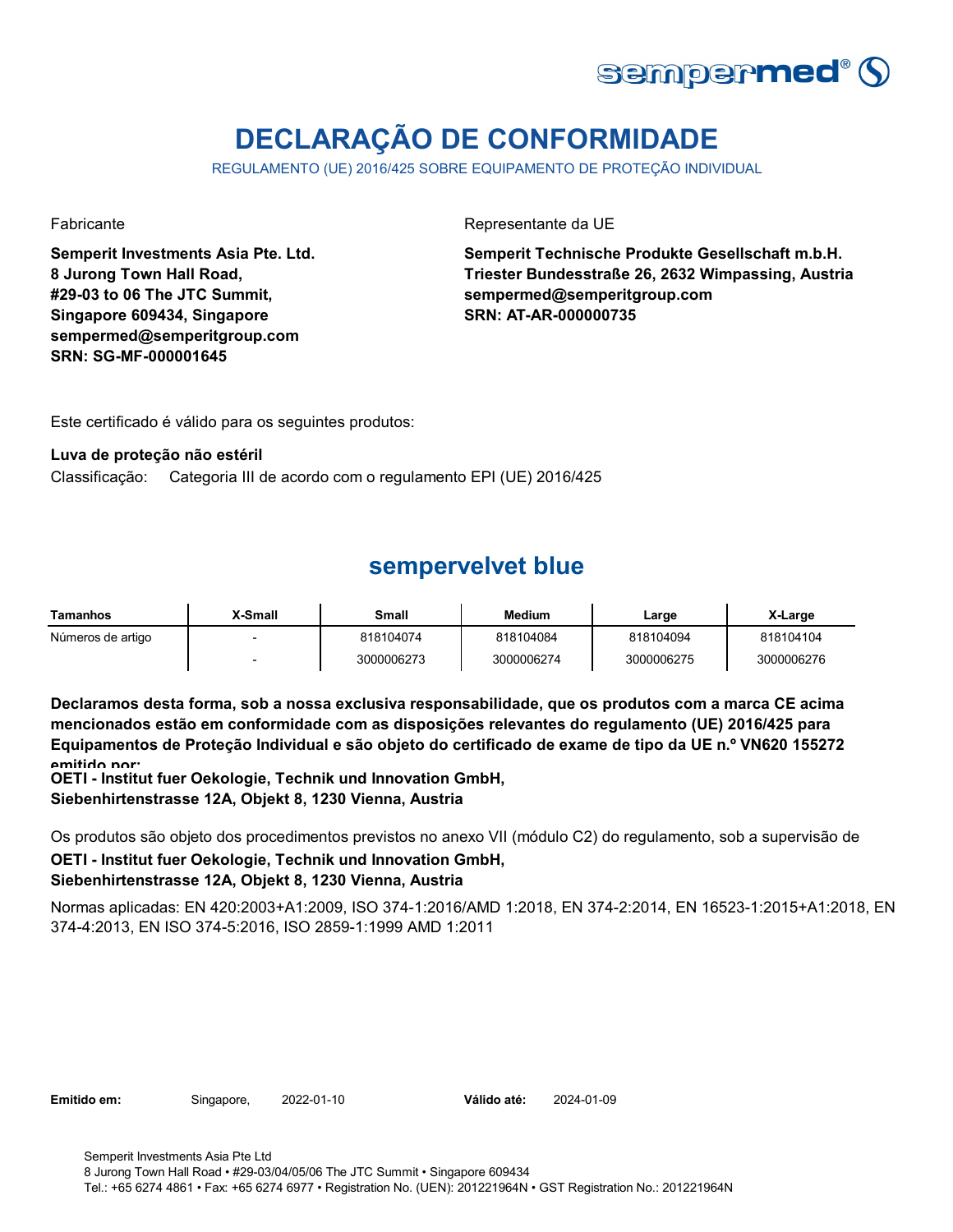

# **DEKLARATON OM ÖVERENSSTÄMMELSE**

FÖRORDNING (EU) 2016/425 FÖR PERSONLIG SKYDDSUTRUSTNING

**Semperit Investments Asia Pte. Ltd. 8 Jurong Town Hall Road, #29-03 to 06 The JTC Summit, Singapore 609434, Singapore sempermed@semperitgroup.com SRN: SG-MF-000001645**

Tillverkare **Behörig representant hos EU** 

**Semperit Technische Produkte Gesellschaft m.b.H. Triester Bundesstraße 26, 2632 Wimpassing, Austria sempermed@semperitgroup.com SRN: AT-AR-000000735**

Detta certifikat gäller följande produkt:

### **Icke-steril skyddshandske**

Klassificering: Kategori III enligt EU-förordning för personlig skyddsutrustning (PPE) 2016/425

# **sempervelvet blue**

| <b>Storlekar</b> | <b>X-Small</b> | <b>Small</b> | <b>Medium</b> | Large      | X-Large    |
|------------------|----------------|--------------|---------------|------------|------------|
| Artikelkoder     |                | 818104074    | 818104084     | 818104094  | 818104104  |
|                  |                | 3000006273   | 3000006274    | 3000006275 | 3000006276 |

**Vi förklarar härmed under eget exklusivt ansvar att ovan beskrivna, CE-markerade produkt stämmer överens med tillämpliga bestämmelser i EU-förordningen 2016/425 för personlig skyddsutrustning och är identisk med den personliga skyddsutrustning som anges i EU-certifikat för typgranskning nummerVN620 155272 daterad av:**

**OETI - Institut fuer Oekologie, Technik und Innovation GmbH,** 

### **Siebenhirtenstrasse 12A, Objekt 8, 1230 Vienna, Austria**

och är föremål för den procedur som beskrivs i Bilaga VII (Modul C2) till EU-förordningen 2016/425 under the supervision of under uppsikt av

### **OETI - Institut fuer Oekologie, Technik und Innovation GmbH,**

### **Siebenhirtenstrasse 12A, Objekt 8, 1230 Vienna, Austria**

Tillämpade standarder: EN 420:2003+A1:2009, ISO 374-1:2016/AMD 1:2018, EN 374-2:2014, EN 16523-1:2015+A1:2018, EN 374-4:2013, EN ISO 374-5:2016, ISO 2859-1:1999 AMD 1:2011

| Daterad : |  |
|-----------|--|
|-----------|--|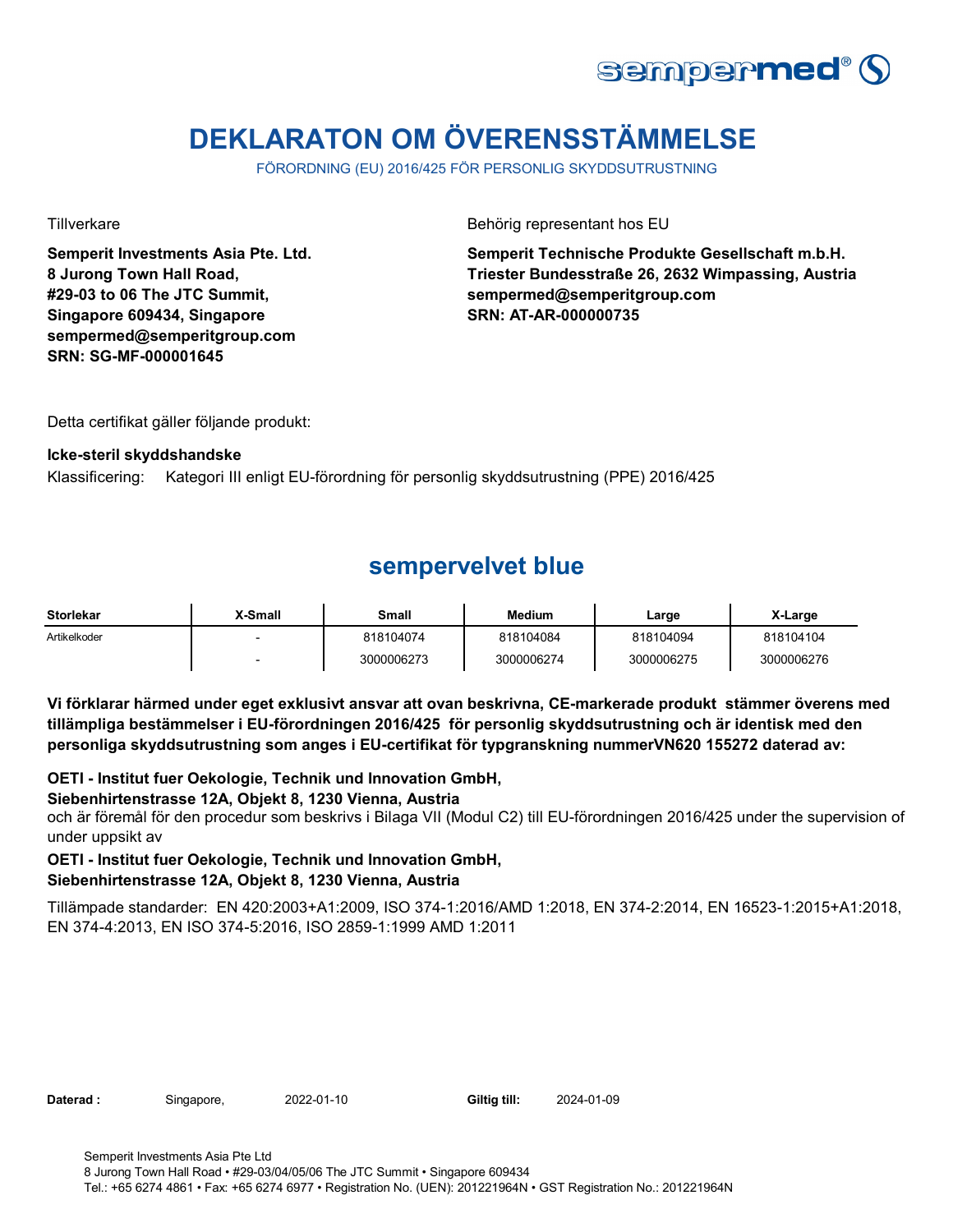

# **KONFORMITETSERKLÆRING**

FORORDNING (EU) 2016/425 FOR PERSONLIGE VÆRNEMIDLER

**Semperit Investments Asia Pte. Ltd. 8 Jurong Town Hall Road, #29-03 to 06 The JTC Summit, Singapore 609434, Singapore sempermed@semperitgroup.com SRN: SG-MF-000001645**

Producent **EU-befuldmægtigede** 

**Semperit Technische Produkte Gesellschaft m.b.H. Triester Bundesstraße 26, 2632 Wimpassing, Austria sempermed@semperitgroup.com SRN: AT-AR-000000735**

Dette certifikat er gyldigt for følgende produkter:

#### **Ikke-steril beskyttelseshandske**

Klassificering: Kategori III jævnfør PVM-forordningen (EU) 2016/425

### **sempervelvet blue**

| Størrelser   | X-Small | Small      | Medium     | Large      | X-Large    |
|--------------|---------|------------|------------|------------|------------|
| Artikelnumre |         | 818104074  | 818104084  | 818104094  | 818104104  |
|              |         | 3000006273 | 3000006274 | 3000006275 | 3000006276 |

**Vi bekræfter hermed under fuldt ansvar, at de ovenfor nævnte CE-mærkede produkter stemmer overens med med de afgørende bestemmelser i forordningen (EU) 2016/425 for personlige værnemidler, og er genstand for EUcertificering af typeafprøvning nr.VN620 155272 udstedt gennem:**

**OETI - Institut fuer Oekologie, Technik und Innovation GmbH, Siebenhirtenstrasse 12A, Objekt 8, 1230 Vienna, Austria** Produkterne er genstand for procedurer jævnfør VII (modul C2) i forordningen med opsyn af **OETI - Institut fuer Oekologie, Technik und Innovation GmbH, Siebenhirtenstrasse 12A, Objekt 8, 1230 Vienna, Austria**

Anvendte standarder: EN 420:2003+A1:2009, ISO 374-1:2016/AMD 1:2018, EN 374-2:2014, EN 16523-1:2015+A1:2018, EN 374-4:2013, EN ISO 374-5:2016, ISO 2859-1:1999 AMD 1:2011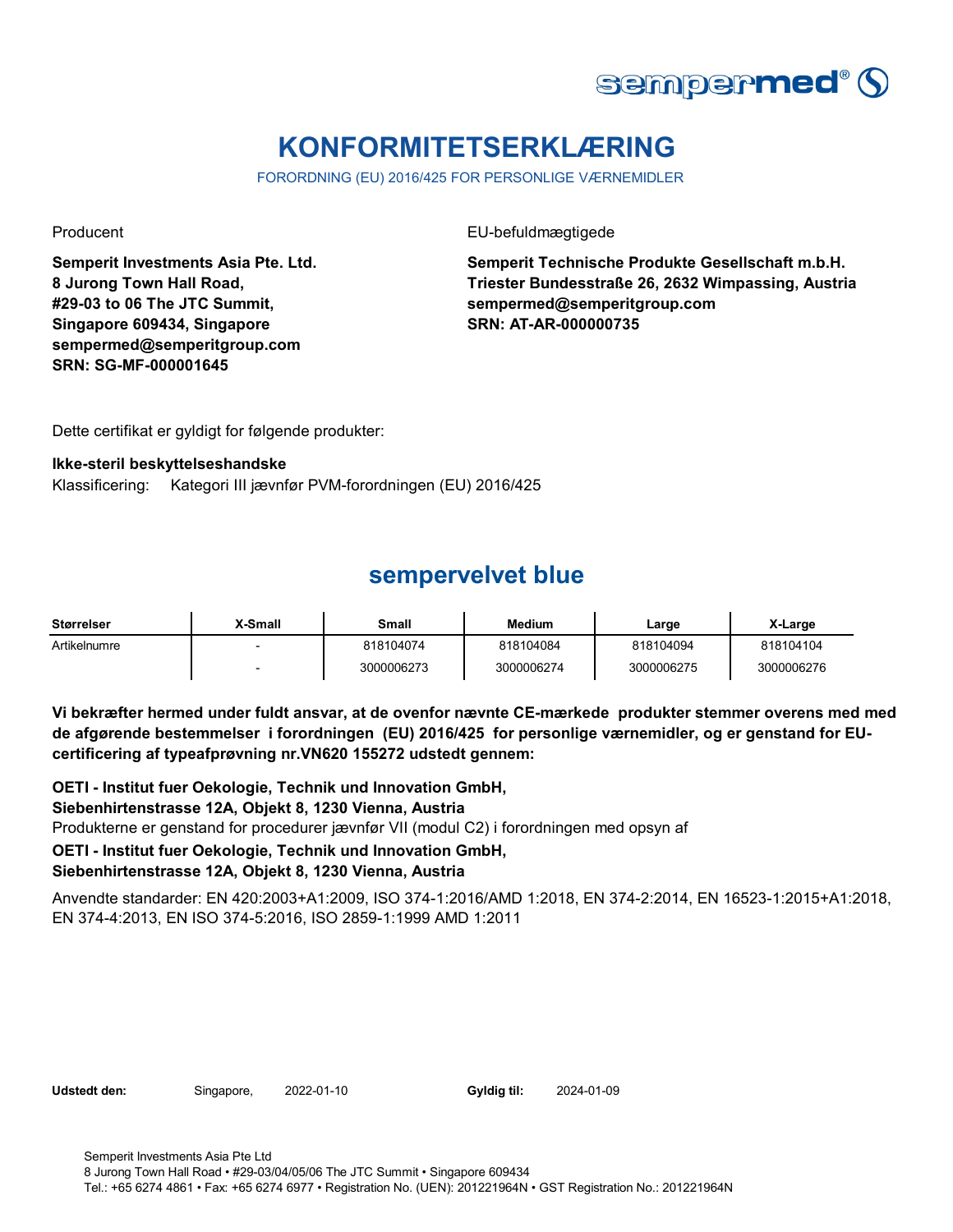

# **KONFORMITETSERKLÆRING**

FORORDNING (EU) 2016/425 OM PERSONLIG VERNEUTSTYR

**Semperit Investments Asia Pte. Ltd. 8 Jurong Town Hall Road, #29-03 to 06 The JTC Summit, Singapore 609434, Singapore sempermed@semperitgroup.com SRN: SG-MF-000001645**

Produsent **Autorisert representant i EU** 

**Semperit Technische Produkte Gesellschaft m.b.H. Triester Bundesstraße 26, 2632 Wimpassing, Austria sempermed@semperitgroup.com SRN: AT-AR-000000735**

Dette sertifikatet er gyldig for følgende produkter:

### **Ikke-steril beskyttelseshanske**

Klassifisering: Kategori III i henhold til PVU-forordningen (EU) nr. 2016/425

# **sempervelvet blue**

| <b>Størrelser</b> | X-Small                  | Small      | <b>Medium</b> | Large      | X-Large    |
|-------------------|--------------------------|------------|---------------|------------|------------|
| Artikkelnumre     | $\overline{\phantom{a}}$ | 818104074  | 818104084     | 818104094  | 818104104  |
|                   | $\overline{\phantom{a}}$ | 3000006273 | 3000006274    | 3000006275 | 3000006276 |

**Vi erklærer herved under eneansvar at det CE-merkede produktet som er nevnt ovenfor oppfyller de relevante bestemmelsene i Forordning (EU) nr. 2016/425 om personlig verneutstyr og er gjenstand for EUtypeprøvesertifikat nr. VN620 155272 utstedt av:**

**OETI - Institut fuer Oekologie, Technik und Innovation GmbH,** 

### **Siebenhirtenstrasse 12A, Objekt 8, 1230 Vienna, Austria**

Produktet er gjenstand for prosedyren som er beskrevet i Vedlegg VII (Modul C2) i Forordning nr. 2016/425 under tilsyn av

### **OETI - Institut fuer Oekologie, Technik und Innovation GmbH, Siebenhirtenstrasse 12A, Objekt 8, 1230 Vienna, Austria**

Relevante standarder: EN 420:2003+A1:2009, ISO 374-1:2016/AMD 1:2018, EN 374-2:2014, EN 16523-1:2015+A1:2018, EN 374-4:2013, EN ISO 374-5:2016, ISO 2859-1:1999 AMD 1:2011

**Utstedt den:** Singapore, 2022-01-10 **Gyldig til:** 2024-01-09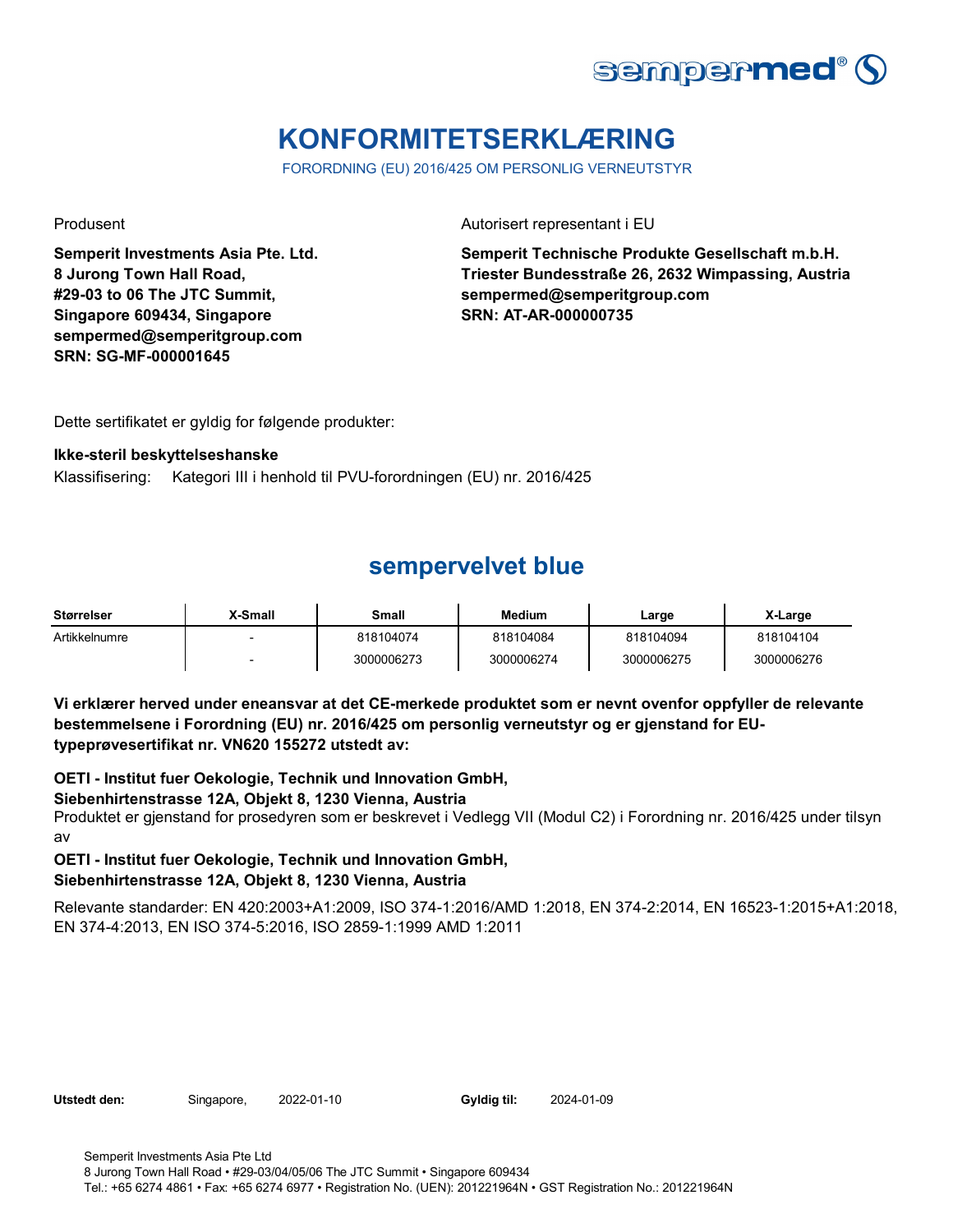

# **VAATIMUSTENMUKAISUUSVAKUUTUS**

HENKILÖNSUOJAIMISTA ANNETTU ASETUS (EU) 2016/425

**Semperit Investments Asia Pte. Ltd. 8 Jurong Town Hall Road, #29-03 to 06 The JTC Summit, Singapore 609434, Singapore sempermed@semperitgroup.com SRN: SG-MF-000001645**

Valmistaja EU:n valtuutettu edustaja

**Semperit Technische Produkte Gesellschaft m.b.H. Triester Bundesstraße 26, 2632 Wimpassing, Austria sempermed@semperitgroup.com SRN: AT-AR-000000735**

Tämä sertifikaatti koskee seuraavia tuotteita:

#### **Ei-steriili suojakäsine**

Luokitus: Luokka III henkilönsuojaimista annetun asetuksen (EU) 2016/425 mukaisesti

### **sempervelvet blue**

| Koot         | X-Small | Small      | Medium     | Large      | X-Large    |
|--------------|---------|------------|------------|------------|------------|
| Tuotenumerot |         | 818104074  | 818104084  | 818104094  | 818104104  |
|              |         | 3000006273 | 3000006274 | 3000006275 | 3000006276 |

**Täten vahvistamme yksinomaisella vastuullamme, että yllä mainitut CE-merkityt tuotteet vastaavat henkilönsuojaimista annetun asetuksen (EU) 2016/425 mukaisia perustavanlaatuisia vaatimuksia ja niihin sovelletaan EU:n tyyppitarkastustodistusta nro VN620 155272 laadittu :**

**OETI - Institut fuer Oekologie, Technik und Innovation GmbH,** 

### **Siebenhirtenstrasse 12A, Objekt 8, 1230 Vienna, Austria**

Tuotteet ovat asetuksen liitteen VII (moduuli C2) mukaisen menettelyn kohteena, valvonnan suorittaa

### **OETI - Institut fuer Oekologie, Technik und Innovation GmbH,**

### **Siebenhirtenstrasse 12A, Objekt 8, 1230 Vienna, Austria**

Sovelletut standardit: EN 420:2003+A1:2009, ISO 374-1:2016/AMD 1:2018, EN 374-2:2014, EN 16523-1:2015+A1:2018, EN 374-4:2013, EN ISO 374-5:2016, ISO 2859-1:1999 AMD 1:2011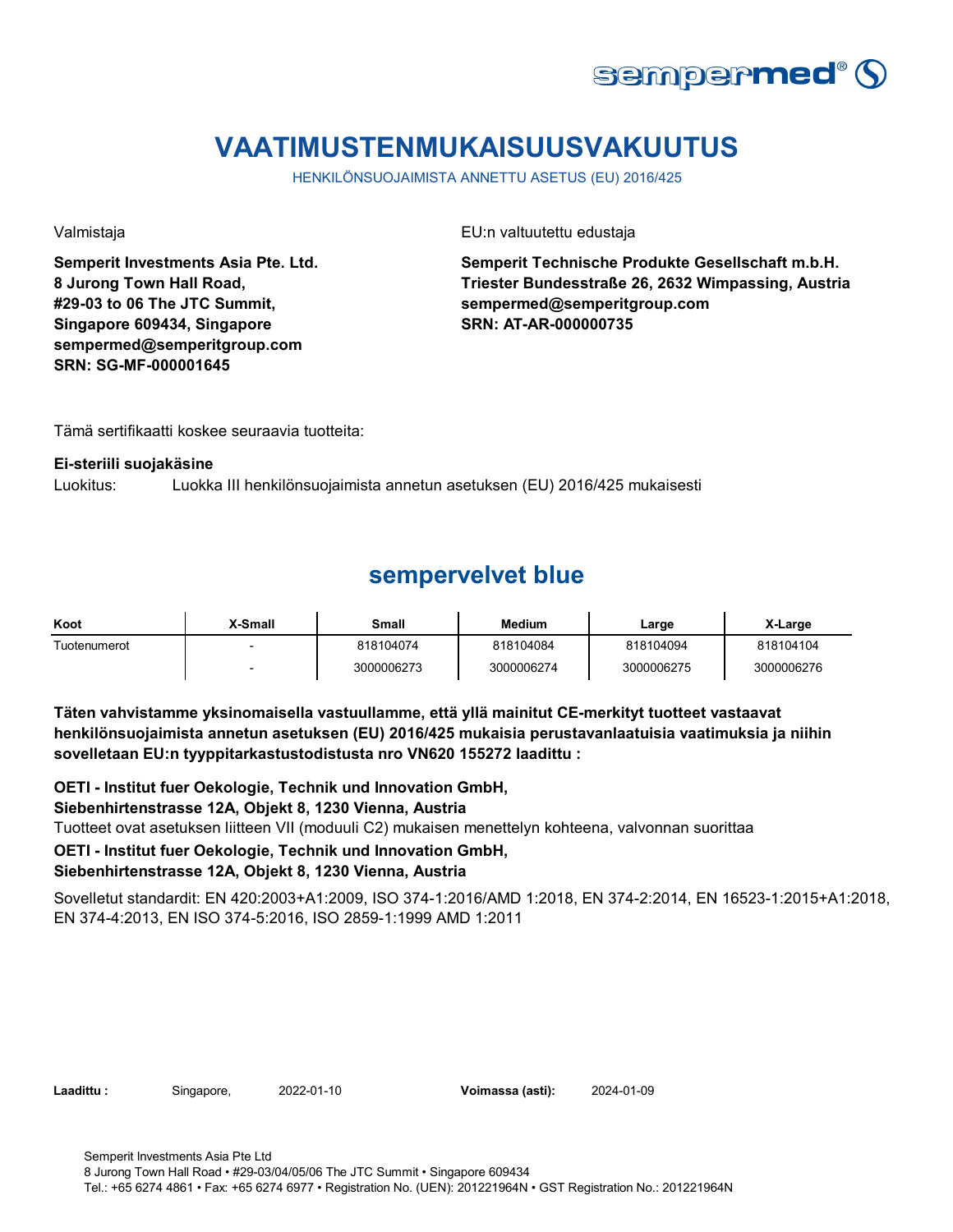

# **ATITIKTIES DEKLARACIJA**

REGLAMENTAS (ES) 2016/425 DĖL ASMENINIŲ APSAUGOS PRIEMONIŲ

**Semperit Investments Asia Pte. Ltd. 8 Jurong Town Hall Road, #29-03 to 06 The JTC Summit, Singapore 609434, Singapore sempermed@semperitgroup.com SRN: SG-MF-000001645**

Gamintojas ES įgaliotas asmuo

**Semperit Technische Produkte Gesellschaft m.b.H. Triester Bundesstraße 26, 2632 Wimpassing, Austria sempermed@semperitgroup.com SRN: AT-AR-000000735**

Šis sertifikatas galioja toliau nurodytiems produktams:

#### **Nesterilios apsauginės pirštinės**

Klasifikacija: III kategorija pagal reglamentą (ES) 2016/425 dėl asmeninių apsaugos priemonių

### **sempervelvet blue**

| Dvdžiai         | X-Small | Small      | <b>Medium</b> | Large      | X-Large    |
|-----------------|---------|------------|---------------|------------|------------|
| Prekiu numeriai |         | 818104074  | 818104084     | 818104094  | 818104104  |
|                 |         | 3000006273 | 3000006274    | 3000006275 | 3000006276 |

**Prisiimdami visą atsakomybę, šiuo dokumentu patvirtiname, kad anksčiau paminėti CE paženklinti produktai atitinka svarbiausius reglamentą dėl asmeninių apsaugos priemonių (ES) 2016/425 reikalavimus ir yra ES tipo tyrimo sertifikato Nr. objektas. VN620 155272 išduota :**

Produktai yra metodo objektas pagal reglamentą VII priedą (modulis C2) prižiūrint **OETI - Institut fuer Oekologie, Technik und Innovation GmbH, Siebenhirtenstrasse 12A, Objekt 8, 1230 Vienna, Austria**

### **OETI - Institut fuer Oekologie, Technik und Innovation GmbH,**

### **Siebenhirtenstrasse 12A, Objekt 8, 1230 Vienna, Austria**

Taikomi standartai: EN 420:2003+A1:2009, ISO 374-1:2016/AMD 1:2018, EN 374-2:2014, EN 16523-1:2015+A1:2018, EN 374-4:2013, EN ISO 374-5:2016, ISO 2859-1:1999 AMD 1:2011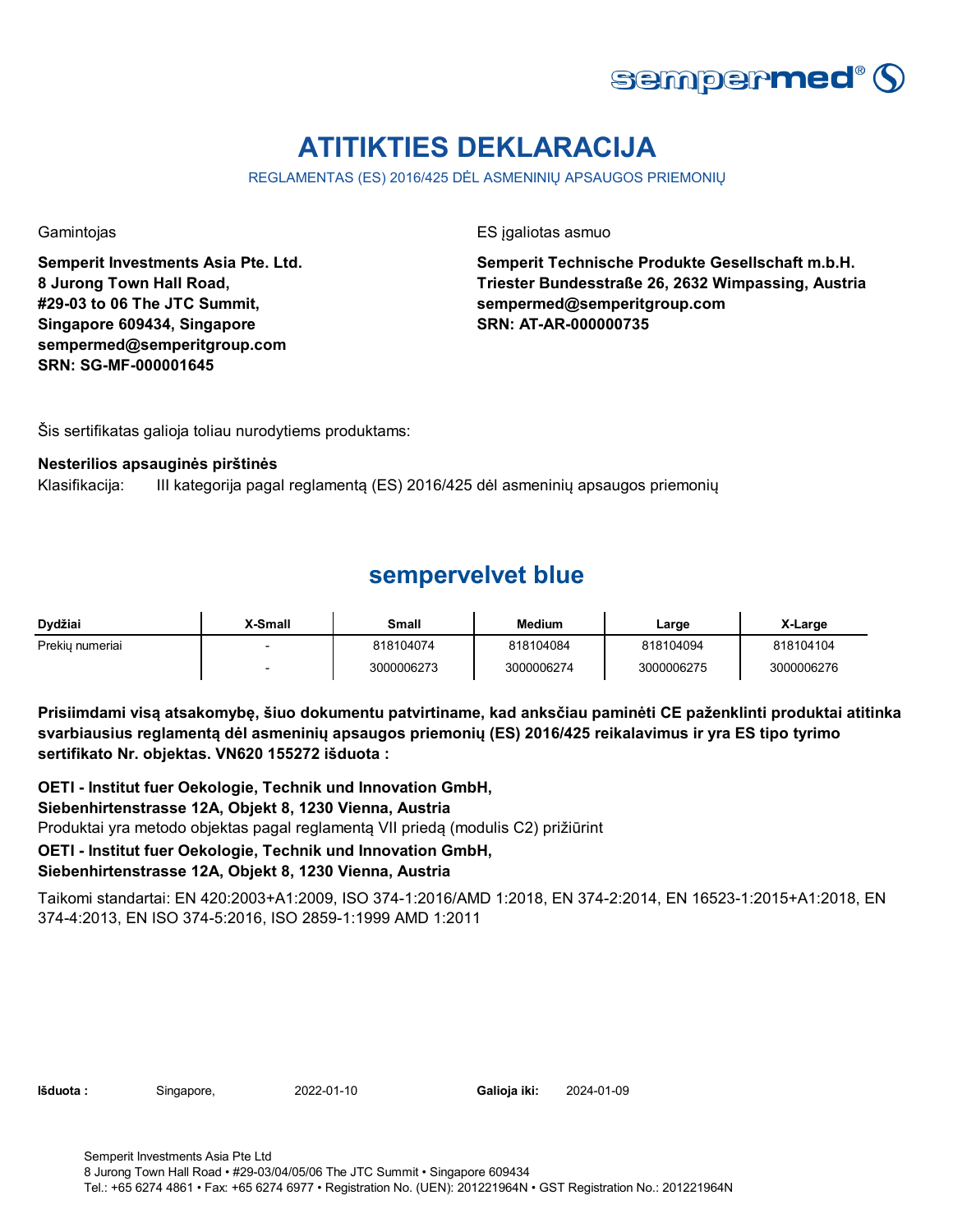

# **ATBILSTĪBAS DEKLARĀCIJA**

REGULA (ES) 2016/425 PAR INDIVIDUĀLAJIEM AIZSARDZĪBAS LĪDZEKĻIEM

**Semperit Investments Asia Pte. Ltd. 8 Jurong Town Hall Road, #29-03 to 06 The JTC Summit, Singapore 609434, Singapore sempermed@semperitgroup.com SRN: SG-MF-000001645**

Likumīgais ražotājs Pilnvarotais pārstāvis ES

**Semperit Technische Produkte Gesellschaft m.b.H. Triester Bundesstraße 26, 2632 Wimpassing, Austria sempermed@semperitgroup.com SRN: AT-AR-000000735**

Šis sertifikāts ir derīgs šādam produktam:

#### **Nesterili aizsargcimdi**

Klasifikācija: III kategorija saskaņā ar IAL Regulu (ES) 2016/425

### **sempervelvet blue**

| Izmēri          | X-Small | Small      | <b>Medium</b> | Large      | X-Large    |
|-----------------|---------|------------|---------------|------------|------------|
| Artikula numurs |         | 818104074  | 818104084     | 818104094  | 818104104  |
|                 |         | 3000006273 | 3000006274    | 3000006275 | 3000006276 |

**Ar šo mēs apliecinām, ka iepriekš aprakstītais produkts ar CE marķējumu atbilst Regulas (ES) 2016/425 par individuālajiem aizsardzības līdzekļiem piemērojamajiem noteikumiem un ir identisks individuālajiem aizsardzības līdzekļiem, uz kuriem attiecas ES tipa pārbaudes sertifikāts Nr. VN620 155272 izdots :**

**OETI - Institut fuer Oekologie, Technik und Innovation GmbH,**  un uz to attiecas Regulas (ES) 2016/425 VII pielikumā (C2 modulis) noteiktā procedūra **OETI - Institut fuer Oekologie, Technik und Innovation GmbH, Siebenhirtenstrasse 12A, Objekt 8, 1230 Vienna, Austria**

### **Siebenhirtenstrasse 12A, Objekt 8, 1230 Vienna, Austria**

Piemērotie standarti: EN 420:2003+A1:2009, ISO 374-1:2016/AMD 1:2018, EN 374-2:2014, EN 16523-1:2015+A1:2018, EN 374-4:2013, EN ISO 374-5:2016, ISO 2859-1:1999 AMD 1:2011

**Izdots :** Singapore, 2022-01-10 **Derīgs līdz:** 2024-01-09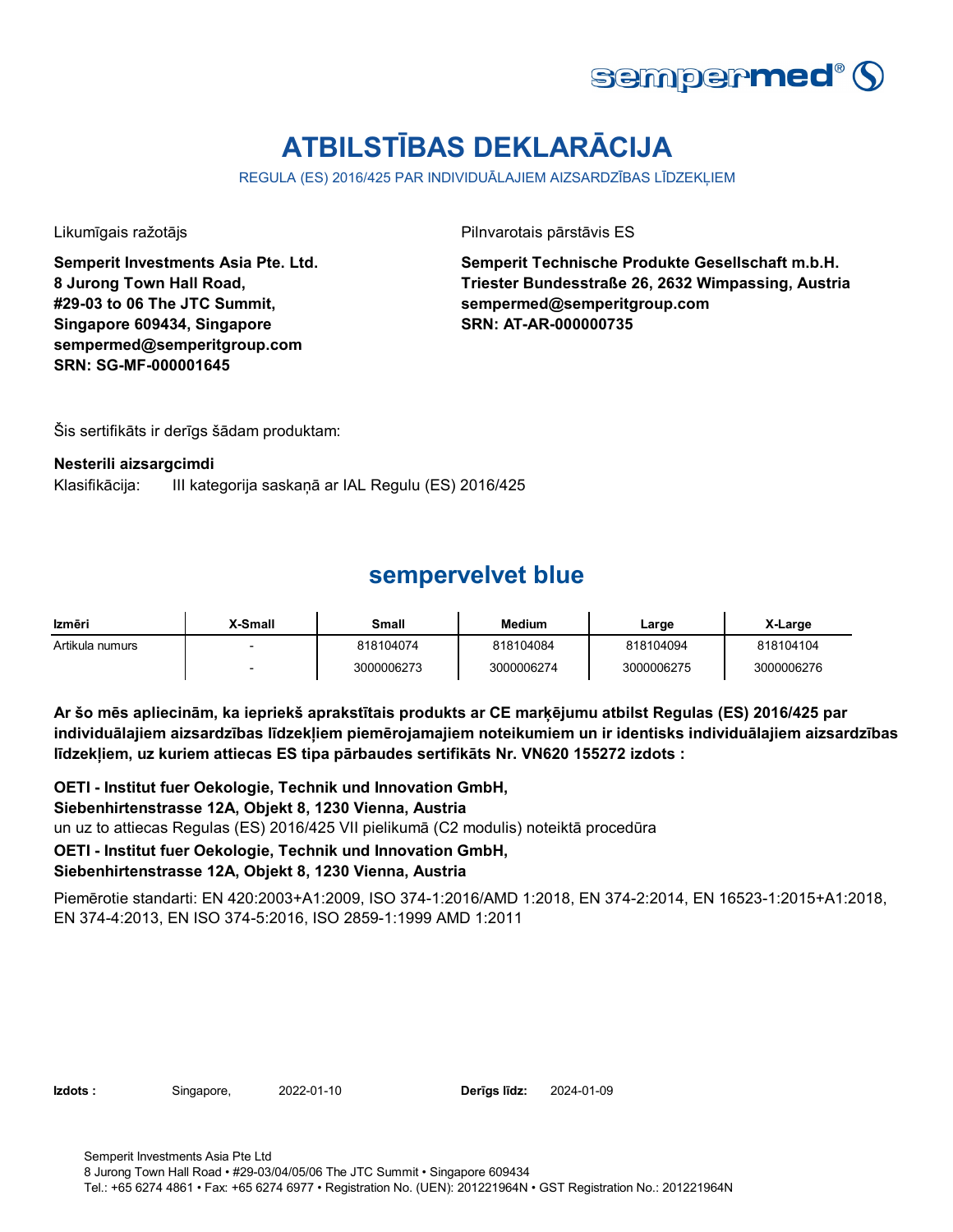

# **VASTAVUSDEKLARATSIOON**

ISIKUKAITSEVAHENDITE MÄÄRUS (EL) 2016/425

**Semperit Investments Asia Pte. Ltd. 8 Jurong Town Hall Road, #29-03 to 06 The JTC Summit, Singapore 609434, Singapore sempermed@semperitgroup.com SRN: SG-MF-000001645**

Tootja Volitatud esindaja EL-is

**Semperit Technische Produkte Gesellschaft m.b.H. Triester Bundesstraße 26, 2632 Wimpassing, Austria sempermed@semperitgroup.com SRN: AT-AR-000000735**

See sertifikaat kehtib järgmistele toodetele:

#### **Mittesteriilne kaitsekinnas**

Klassifikatsioon: III kategooria kooskõlas isikukaitsevahendite määrusega (EL) 2016/425

### **sempervelvet blue**

| Suurused     | X-Small | Small      | Medium     | Large      | X-Large    |
|--------------|---------|------------|------------|------------|------------|
| Tootenumbrid | $\sim$  | 818104074  | 818104084  | 818104094  | 818104104  |
|              | $\sim$  | 3000006273 | 3000006274 | 3000006275 | 3000006276 |

**Kinnitame oma ainuvastutusel, et eespool nimetatud CE-märgistusega tooted on kooskõlas isikukaitsevahendite määruse (EL) 2016/425 põhisätetega ning on identsed isikukaitsevahenditega, mille kohta on välja antud EÜ tüübihindamistõend nrVN620 155272 välja :**

**OETI - Institut fuer Oekologie, Technik und Innovation GmbH,**  Toodetele kohaldub määruse VII lisa (moodul C2) menetlus, mille üle teostab järelevalvet **OETI - Institut fuer Oekologie, Technik und Innovation GmbH, Siebenhirtenstrasse 12A, Objekt 8, 1230 Vienna, Austria**

### **Siebenhirtenstrasse 12A, Objekt 8, 1230 Vienna, Austria**

Kohaldatud normid: EN 420:2003+A1:2009, ISO 374-1:2016/AMD 1:2018, EN 374-2:2014, EN 16523-1:2015+A1:2018, EN 374-4:2013, EN ISO 374-5:2016, ISO 2859-1:1999 AMD 1:2011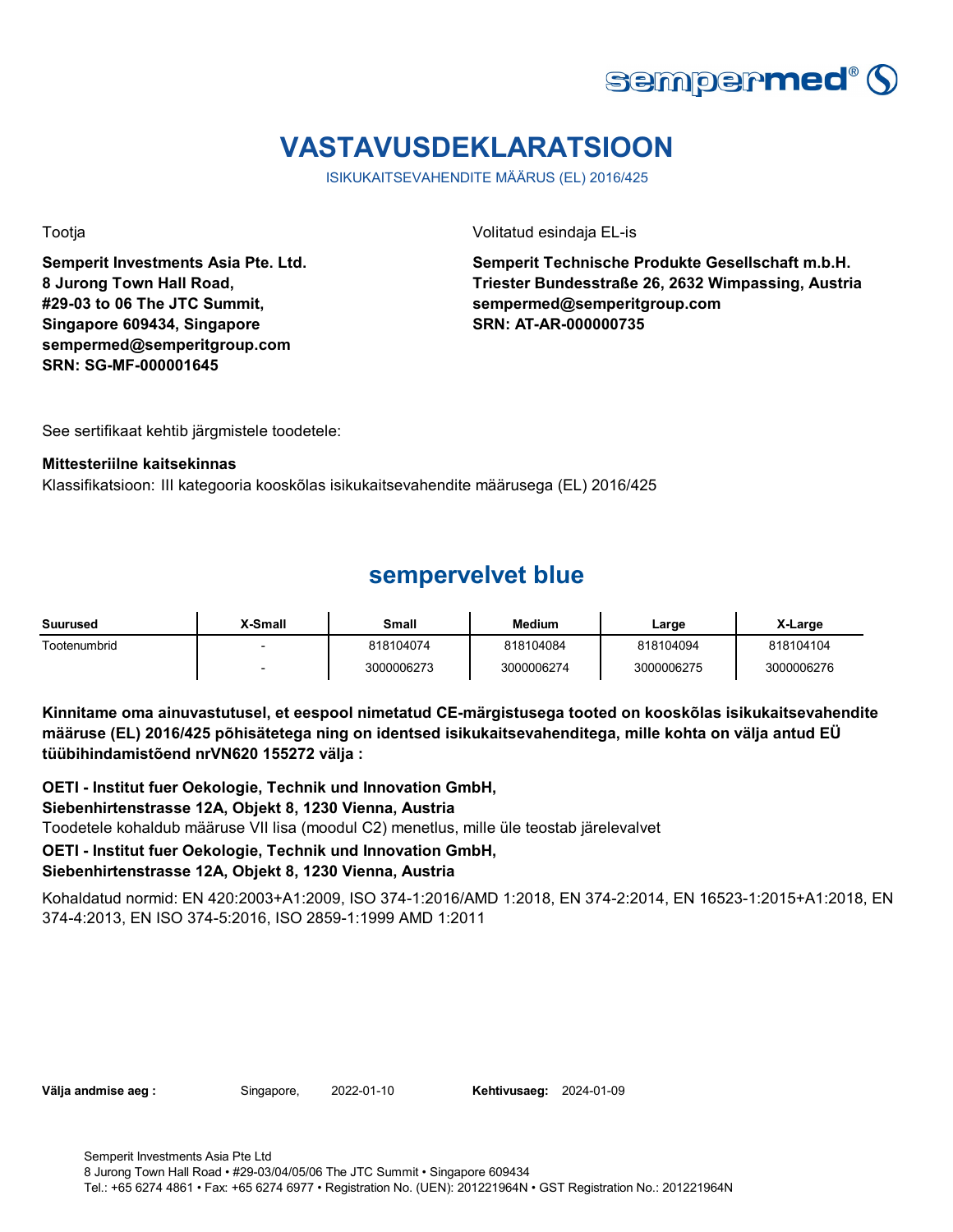

# **PROHLÁŠENÍ O SHODĚ**

NAŘÍZENÍ (EU) 2016/425 PRO OSOBNÍ OCHRANNÉ PROSTŘEDKY

**Semperit Investments Asia Pte. Ltd. 8 Jurong Town Hall Road, #29-03 to 06 The JTC Summit, Singapore 609434, Singapore sempermed@semperitgroup.com SRN: SG-MF-000001645**

Výrobce EU zplnomocněný zástupce

**Semperit Technische Produkte Gesellschaft m.b.H. Triester Bundesstraße 26, 2632 Wimpassing, Austria sempermed@semperitgroup.com SRN: AT-AR-000000735**

Tento certifikát je platný pro následující produkty:

### **Nesterilní ochranná rukavice**

Klasifikace Kategorie III podle nařízení o OOP (EU) 2016/425

### **sempervelvet blue**

| Velikosti      | X-Small | Small      | Medium     | ∟arge      | X-Large    |
|----------------|---------|------------|------------|------------|------------|
| Číslo produktu |         | 818104074  | 818104084  | 818104094  | 818104104  |
|                |         | 3000006273 | 3000006274 | 3000006275 | 3000006276 |

**Tímto potvrzujeme s výlučnou odpovědností, že výše uvedené produkty označené jako CE souhlasí s příslušnými ustanoveními nařízení (EU) 2016/425 pro Osobní ochranné prostředky a jsou předmětem přezkoušení EU č.VN620 155272 vystaveno :**

**OETI - Institut fuer Oekologie, Technik und Innovation GmbH,**  Produkty jsou předmětem procesu podle dodatku VII (moduly, C2) nařízení pod dohledem **OETI - Institut fuer Oekologie, Technik und Innovation GmbH, Siebenhirtenstrasse 12A, Objekt 8, 1230 Vienna, Austria**

### **Siebenhirtenstrasse 12A, Objekt 8, 1230 Vienna, Austria**

Použité normy: EN 420:2003+A1:2009, ISO 374-1:2016/AMD 1:2018, EN 374-2:2014, EN 16523-1:2015+A1:2018, EN 374-4:2013, EN ISO 374-5:2016, ISO 2859-1:1999 AMD 1:2011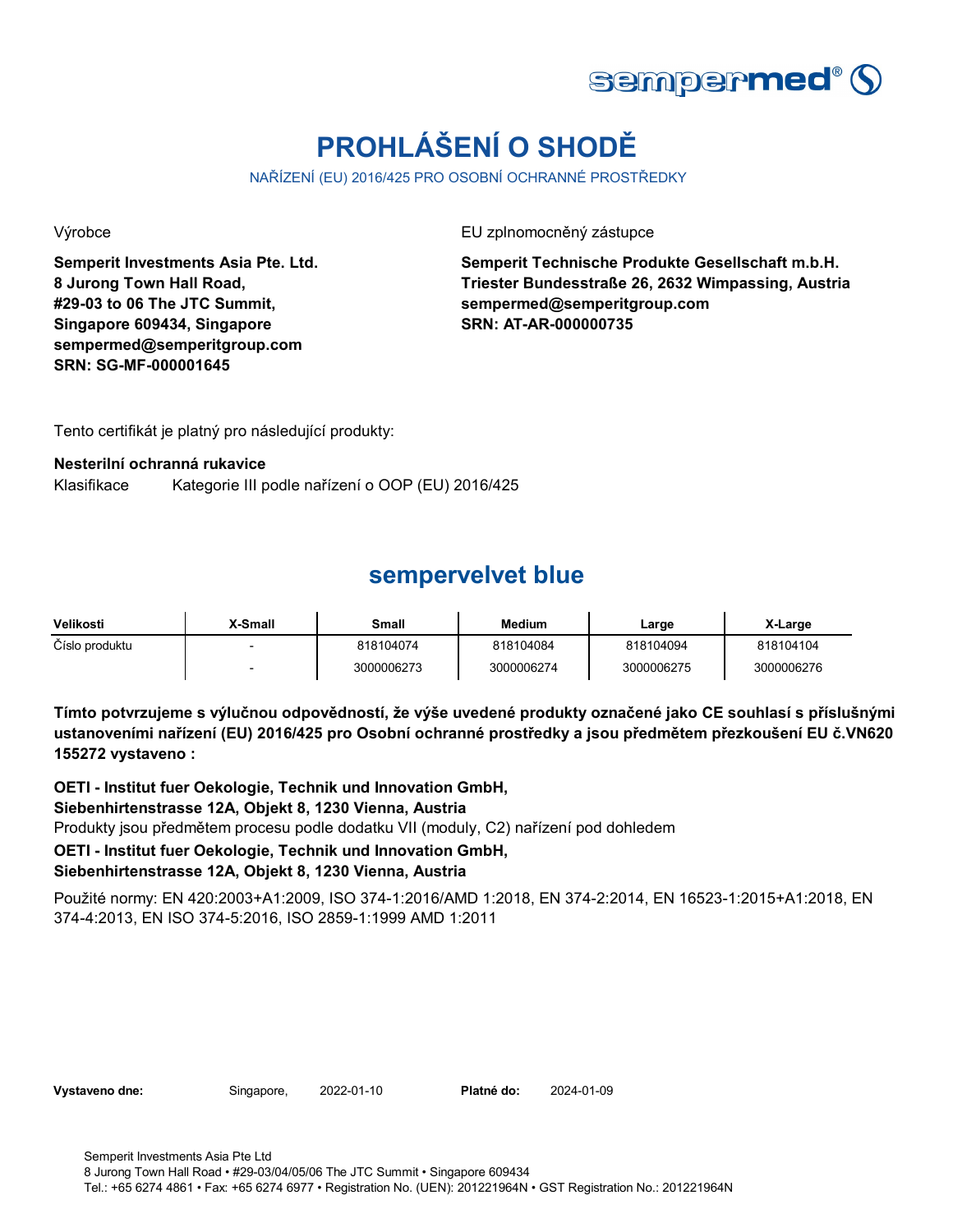

# **VYHLÁSENIE O ZHODE**

NARIADENIE (EÚ) 2016/425 O OSOBNÝCH OCHRANNÝCH PROSTRIEDKOCH

**Semperit Investments Asia Pte. Ltd. 8 Jurong Town Hall Road, #29-03 to 06 The JTC Summit, Singapore 609434, Singapore sempermed@semperitgroup.com SRN: SG-MF-000001645**

Výrobca **Splnomocnenec pre EÚ** 

**Semperit Technische Produkte Gesellschaft m.b.H. Triester Bundesstraße 26, 2632 Wimpassing, Austria sempermed@semperitgroup.com SRN: AT-AR-000000735**

Tento certifikát je platný pre nasledujúce body:

### **Nesterilné ochranné rukavice**

Klasifikácia: Kategória III podľa Nariadenia o osobných ochranných pomôckach (EU) 2016/425

### **sempervelvet blue**

| Veľkosti      | X-Small                  | Small      | <b>Medium</b> | Large      | X-Large    |
|---------------|--------------------------|------------|---------------|------------|------------|
| Výrobné čísla |                          | 818104074  | 818104084     | 818104094  | 818104104  |
|               | $\overline{\phantom{a}}$ | 3000006273 | 3000006274    | 3000006275 | 3000006276 |

**Týmto vo svojej výhradnej zodpovednosti potvrdzujeme, že výrobky označené symbolom CE sú v súlade so smerodajnými ustanoveniami Nariadenia (EÚ) 2016/425 o osobných ochranných prostriedkoch a sú predmetom EU - Osvedčenia o typovej skúške č. VN620 155272 vyhotovené :**

**OETI - Institut fuer Oekologie, Technik und Innovation GmbH,** 

### **Siebenhirtenstrasse 12A, Objekt 8, 1230 Vienna, Austria**

Výrobky sú predmetom konania podľa dodatku VII (moduly C2) Nariadenia pod dohľadom

### **OETI - Institut fuer Oekologie, Technik und Innovation GmbH,**

### **Siebenhirtenstrasse 12A, Objekt 8, 1230 Vienna, Austria**

Súvisiace normy: EN 420:2003+A1:2009, ISO 374-1:2016/AMD 1:2018, EN 374-2:2014, EN 16523-1:2015+A1:2018, EN 374-4:2013, EN ISO 374-5:2016, ISO 2859-1:1999 AMD 1:2011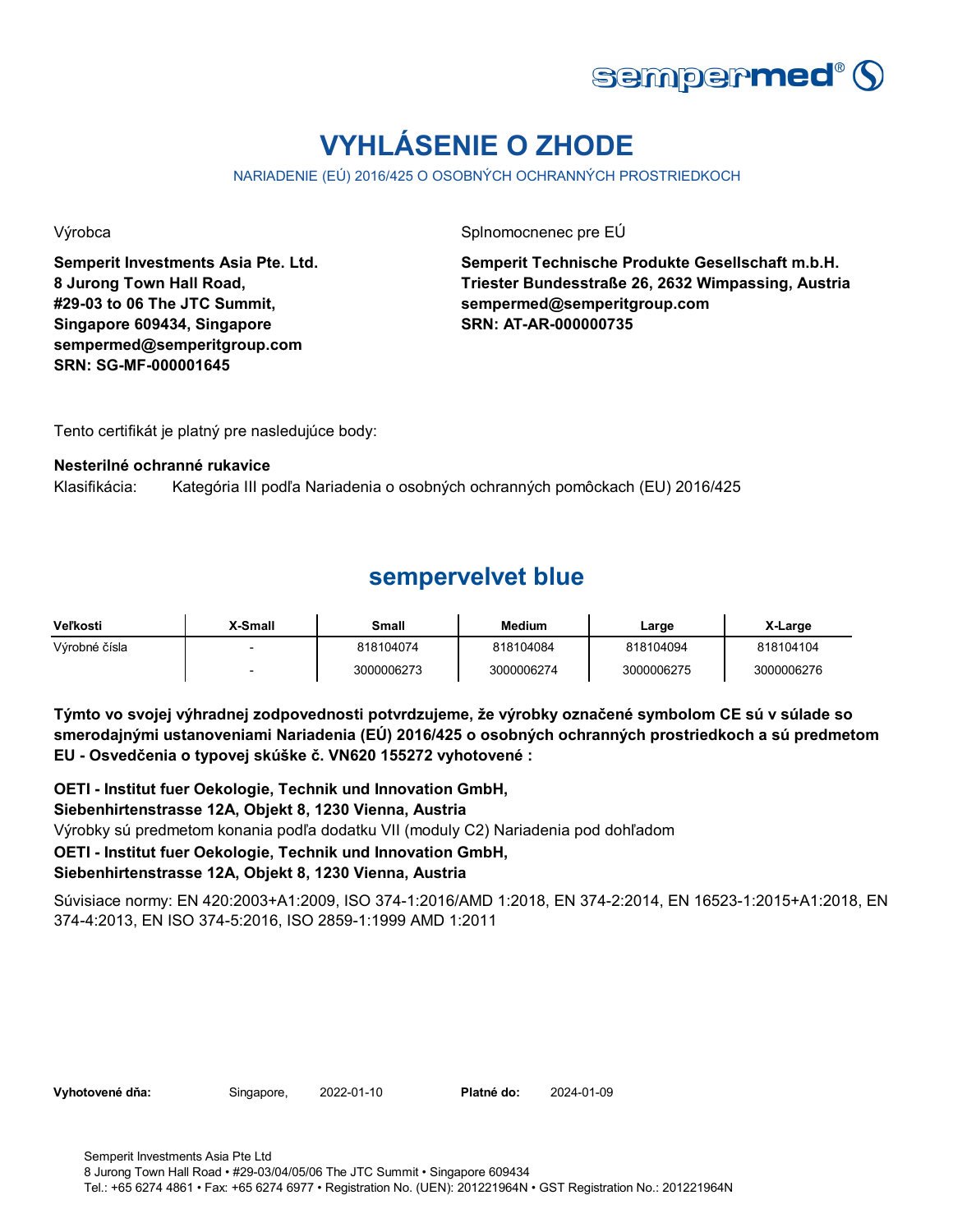

# **MEGFELELŐSÉGI NYILATKOZAT**

EGYÉNI VÉDŐESZKÖZÖKRŐL SZÓLÓ (EU) 2016/425 RENDELET

**Semperit Investments Asia Pte. Ltd. 8 Jurong Town Hall Road, #29-03 to 06 The JTC Summit, Singapore 609434, Singapore sempermed@semperitgroup.com SRN: SG-MF-000001645**

Gyártó EU-meghatalmazott

**Semperit Technische Produkte Gesellschaft m.b.H. Triester Bundesstraße 26, 2632 Wimpassing, Austria sempermed@semperitgroup.com SRN: AT-AR-000000735**

Ez a tanúsítvány a következő termékekre érvényes:

### **Nem steril védőkesztyű**

Osztályozás: III. kategória az egyéni védőeszközökről szóló (EU) 2016/425 rendelet szerint

### **sempervelvet blue**

| Méretek    | X-Small                  | Small      | Medium     | Large      | X-Large    |
|------------|--------------------------|------------|------------|------------|------------|
| Cikkszámok | $\overline{\phantom{0}}$ | 818104074  | 818104084  | 818104094  | 818104104  |
|            |                          | 3000006273 | 3000006274 | 3000006275 | 3000006276 |

**Ezennel kizárólagos felelősségünk mellett kijelentjük, hogy a fent említett CE jelzésű termékek megfelelnek az egyéni védőeszközökre irányuló 2016/425/EU rendelet vonatkozó előírásainak és vonatkozik rájuk a megfelelő számú EU-típusvizsgálati tanúsítvány VN620 155272 kelt :**

**OETI - Institut fuer Oekologie, Technik und Innovation GmbH, Siebenhirtenstrasse 12A, Objekt 8, 1230 Vienna, Austria**

**OETI - Institut fuer Oekologie, Technik und Innovation GmbH, Siebenhirtenstrasse 12A, Objekt 8, 1230 Vienna, Austria** A termékekre vonatkozik a rendelet VII. melléklete (C2 modul) szerinti eljárás a következő személy felügyelete mellett:

Alkalmazott szabványok: EN 420:2003+A1:2009, ISO 374-1:2016/AMD 1:2018, EN 374-2:2014, EN 16523- 1:2015+A1:2018, EN 374-4:2013, EN ISO 374-5:2016, ISO 2859-1:1999 AMD 1:2011

**Kelt :** Singapore, 2022-01-10 **Érvényes:** 2024-01-09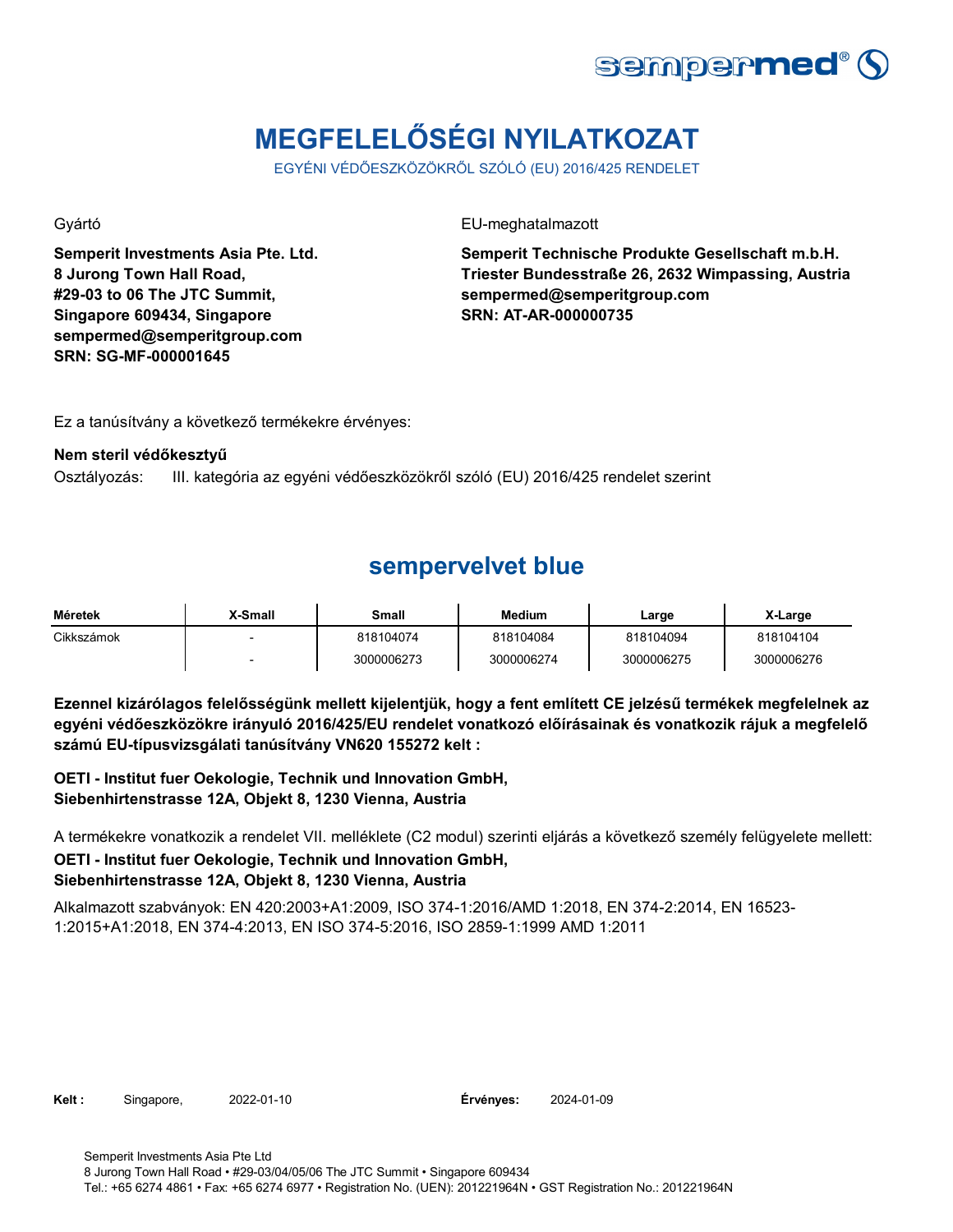

# **IZJAVA O SKLADNOSTI**

UREDBA (EU) 2016/425 ZA OSEBNO VAROVALNO OPREMO

**Semperit Investments Asia Pte. Ltd. 8 Jurong Town Hall Road, #29-03 to 06 The JTC Summit, Singapore 609434, Singapore sempermed@semperitgroup.com SRN: SG-MF-000001645**

Proizvajalec Pooblaščen zastopnik EU

**Semperit Technische Produkte Gesellschaft m.b.H. Triester Bundesstraße 26, 2632 Wimpassing, Austria sempermed@semperitgroup.com SRN: AT-AR-000000735**

To potrdilo velja za naslednje izdelke:

### **Nesterilne zaščitne rokavice**

Klasifikacija: Kategorija III v skladu z Uredbo OVO (EU) 2016/425

### **sempervelvet blue**

| Velikosti         | X-Small | Small      | <b>Medium</b> | Large      | X-Large    |
|-------------------|---------|------------|---------------|------------|------------|
| Stevilke izdelkov |         | 818104074  | 818104084     | 818104094  | 818104104  |
|                   |         | 3000006273 | 3000006274    | 3000006275 | 3000006276 |

**S to izključno odgovornostjo izjavljamo, da so zgoraj navedeni izdelki z oznako CE v skladu z bistvenimi zahtevami Uredbe (EU) 2016/425 za osebno varovalno opremo in so predmet certifikata ES o pregledu tipa št. VN620 155272 izdano :**

**OETI - Institut fuer Oekologie, Technik und Innovation GmbH,** 

### **Siebenhirtenstrasse 12A, Objekt 8, 1230 Vienna, Austria**

Izdelki so predmet postopka v skladu s Prilogo VII (modul C2) uredbe pod nadzorom

### **OETI - Institut fuer Oekologie, Technik und Innovation GmbH,**

### **Siebenhirtenstrasse 12A, Objekt 8, 1230 Vienna, Austria**

Uporabljeni standardi: EN 420:2003+A1:2009, ISO 374-1:2016/AMD 1:2018, EN 374-2:2014, EN 16523-1:2015+A1:2018, EN 374-4:2013, EN ISO 374-5:2016, ISO 2859-1:1999 AMD 1:2011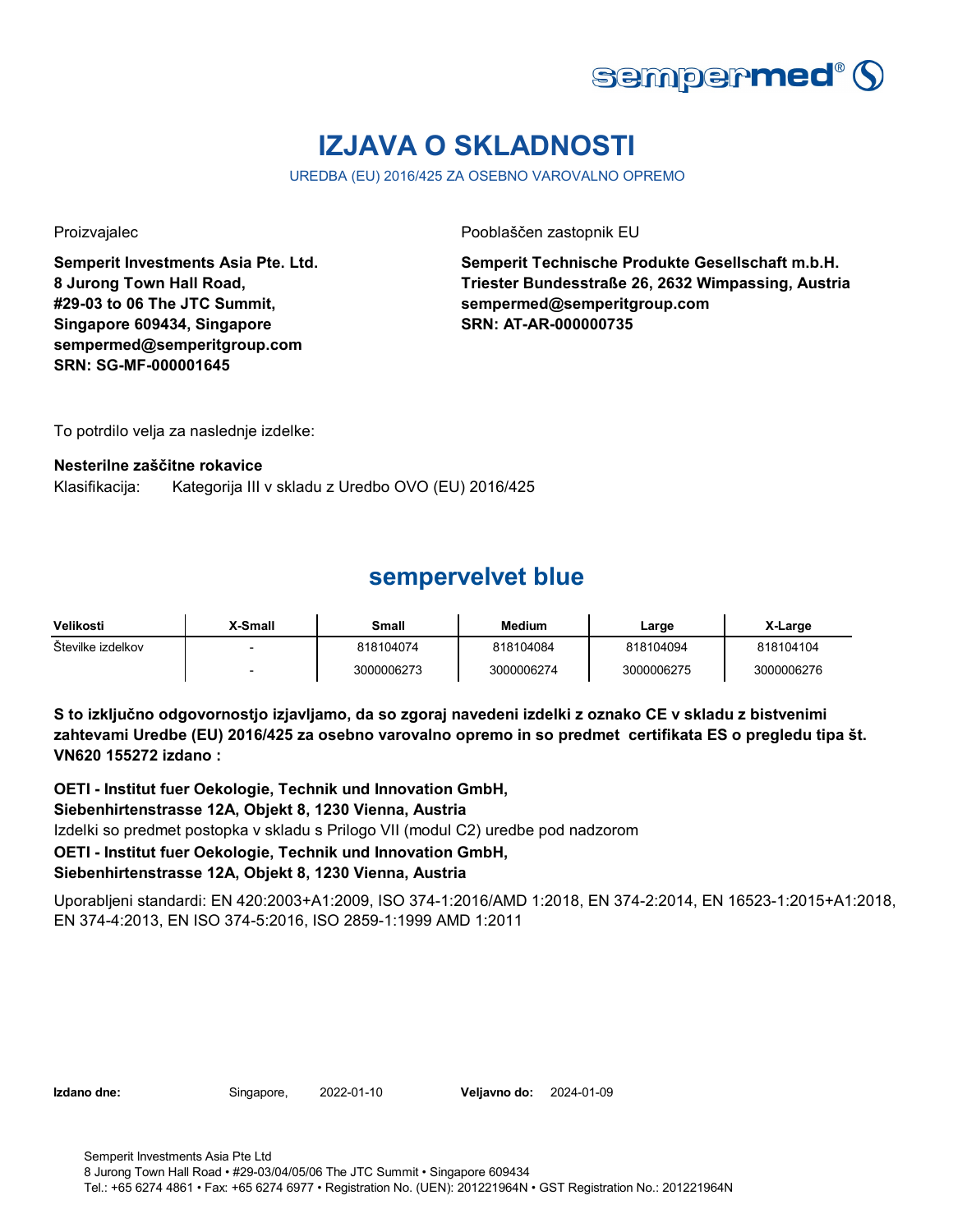

# **IZJAVA O SUKLADNOSTI**

UREDBA (EU) 2016/425 O OSOBNOJ ZAŠTITNOJ OPREMI

**Semperit Investments Asia Pte. Ltd. 8 Jurong Town Hall Road, #29-03 to 06 The JTC Summit, Singapore 609434, Singapore sempermed@semperitgroup.com SRN: SG-MF-000001645**

Proizvođač Ovlašteni predstavnik u EU

**Semperit Technische Produkte Gesellschaft m.b.H. Triester Bundesstraße 26, 2632 Wimpassing, Austria sempermed@semperitgroup.com SRN: AT-AR-000000735**

Ovaj certifikat vrijedi za sljedeće proizvode:

#### **Nesterilne zaštitne rukavice**

Klasifikacija: Kategorija III. prema Uredbi o osobnoj zaštitnoj opremi (EU) 2016/425

### **sempervelvet blue**

| Veličine    | X-Small | Small      | <b>Medium</b> | Large      | X-Large    |
|-------------|---------|------------|---------------|------------|------------|
| Br. artikla |         | 818104074  | 818104084     | 818104094  | 818104104  |
|             |         | 3000006273 | 3000006274    | 3000006275 | 3000006276 |

**Ovim putem izjavljujemo pod punom odgovornošću da su prethodno navedeni proizvodi s CE oznakom sukladni s mjerodavnim odredbama Uredbe (EU) 2016/425 o osobnoj zaštitnoj opremi i da su predmet EU certifikata o ispitivanju tipa br.VN620 155272 izdano :**

**OETI - Institut fuer Oekologie, Technik und Innovation GmbH, Siebenhirtenstrasse 12A, Objekt 8, 1230 Vienna, Austria** Proizvodi podliježu postupku iz Dodatka VII. (modul C2) Uredbe pod nadzorom **OETI - Institut fuer Oekologie, Technik und Innovation GmbH, Siebenhirtenstrasse 12A, Objekt 8, 1230 Vienna, Austria**

Primijenjene norme: EN 420:2003+A1:2009, ISO 374-1:2016/AMD 1:2018, EN 374-2:2014, EN 16523-1:2015+A1:2018, EN 374-4:2013, EN ISO 374-5:2016, ISO 2859-1:1999 AMD 1:2011

**Izdano dana:** Singapore, 2022-01-10 **Vrijedi do:** 2024-01-09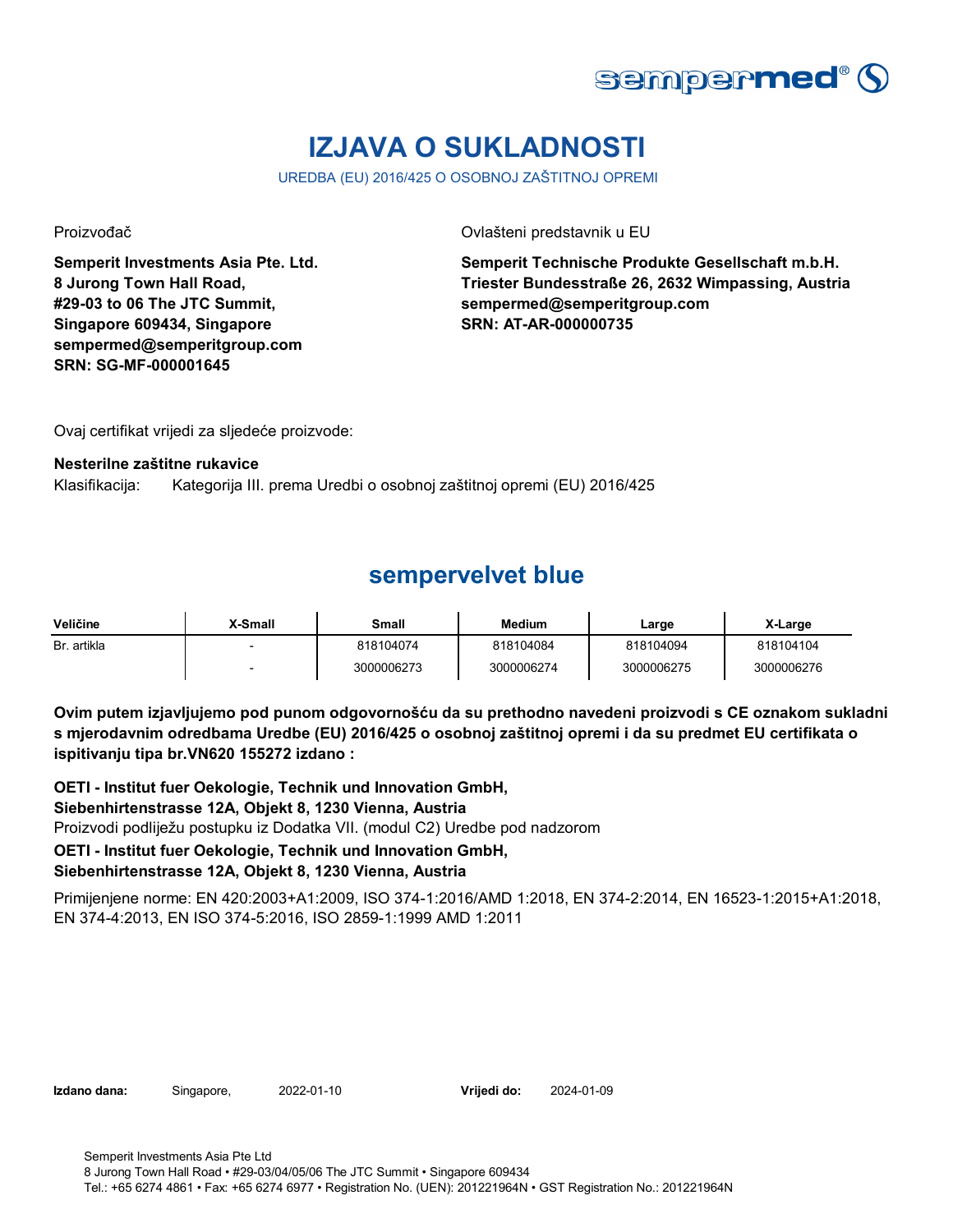

# **DEKLARACJA ZGODNOŚCI**

ROZPORZĄDZENIE W SPRAWIE ŚRODKÓW OCHRONY INDYWIDUALNEJ (UE) 2016/425

**Semperit Investments Asia Pte. Ltd. 8 Jurong Town Hall Road, #29-03 to 06 The JTC Summit, Singapore 609434, Singapore sempermed@semperitgroup.com SRN: SG-MF-000001645**

Producent **Autoryzowany przedstawiciel w UE** 

**Semperit Technische Produkte Gesellschaft m.b.H. Triester Bundesstraße 26, 2632 Wimpassing, Austria sempermed@semperitgroup.com SRN: AT-AR-000000735**

Niniejszy certyfikat obowiązuje w odniesieniu do następującego produktu:

#### **Niesterylne rękawice ochronne**

Klasyfikacja: Kategoria III zgodnie z rozporządzeniem (UE) 2016/425 w sprawie środków ochrony indywidualnej

# **sempervelvet blue**

| Rozmiarv         | <b>Y-Small</b> | Small      | <b>Medium</b> | Large      | X-Large    |
|------------------|----------------|------------|---------------|------------|------------|
| Numery artykułów |                | 818104074  | 818104084     | 818104094  | 818104104  |
|                  |                | 3000006273 | 3000006274    | 3000006275 | 3000006276 |

**Na własną odpowiedzialność oświadczamy niniejszym, że opisany powyżej produkt z oznakowaniem CE jest zgodny z obowiązującymi przepisami rozporządzenia (UE) 2016/425 w sprawie środków ochrony indywidualnej i jest identyczny ze środkami ochrony indywidualnej, których dotyczy certyfikat badania typu UE nr VN620 155272 data przez:**

**OETI - Institut fuer Oekologie, Technik und Innovation GmbH,** 

### **Siebenhirtenstrasse 12A, Objekt 8, 1230 Vienna, Austria**

Produkty podlegają procedurze określonej w załączniku VII (moduł C2) rozporządzenia pod nadzorem

### **OETI - Institut fuer Oekologie, Technik und Innovation GmbH,**

### **Siebenhirtenstrasse 12A, Objekt 8, 1230 Vienna, Austria**

Zastosowane normy: EN 420:2003+A1:2009, ISO 374-1:2016/AMD 1:2018, EN 374-2:2014, EN 16523-1:2015+A1:2018, EN 374-4:2013, EN ISO 374-5:2016, ISO 2859-1:1999 AMD 1:2011

| Data wydania: |  |  |
|---------------|--|--|
|---------------|--|--|

**Data wydania:** Singapore, 2022-01-10 **Data ważności:** 2024-01-09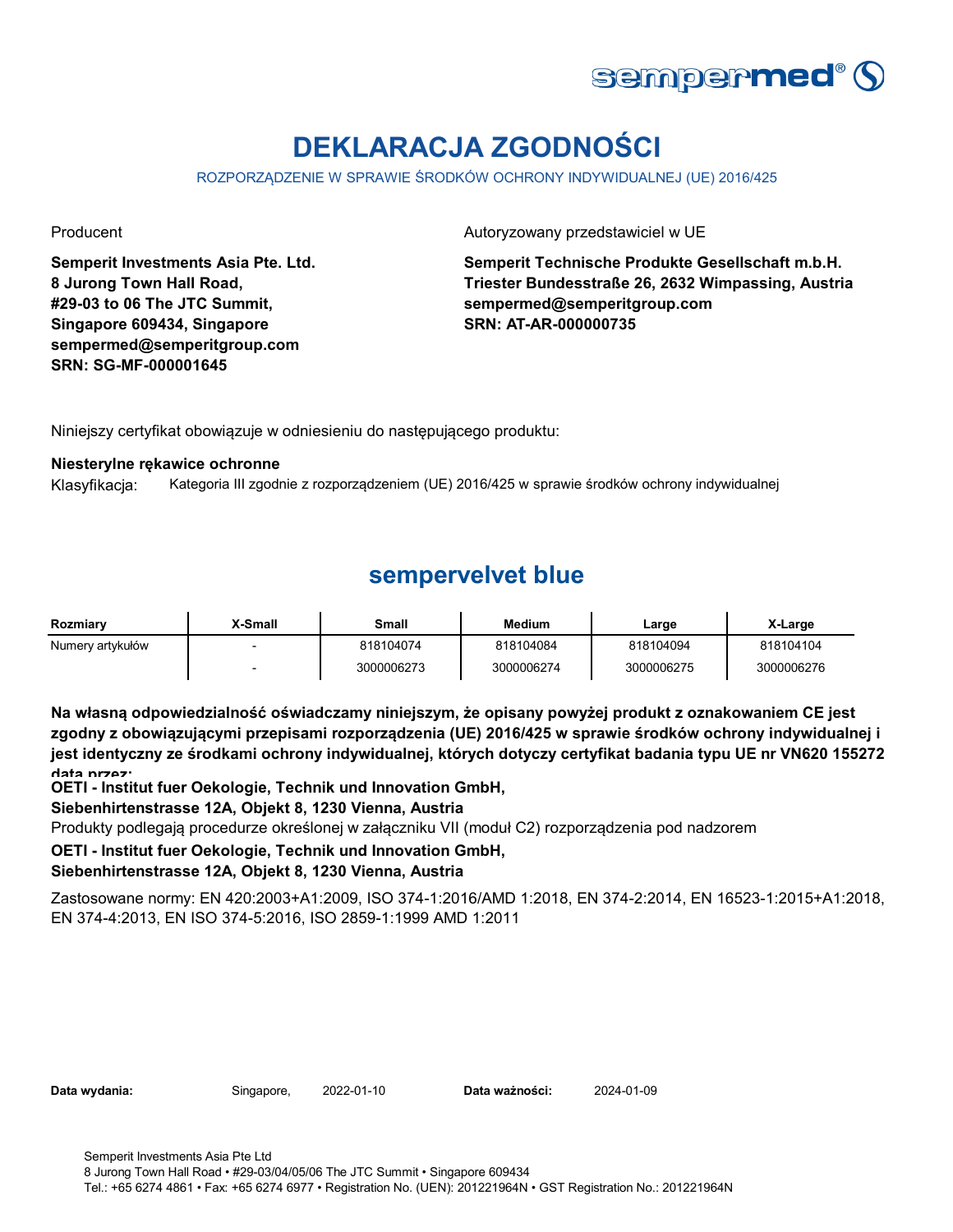

# **DECLARAȚIE DE CONFORMITATE**

REGULAMENTULUI (EU) 2016/425 PENTRU ECHIPAMENTUL PERSONAL DE PROTECȚIE

**Semperit Investments Asia Pte. Ltd. 8 Jurong Town Hall Road, #29-03 to 06 The JTC Summit, Singapore 609434, Singapore sempermed@semperitgroup.com SRN: SG-MF-000001645**

Producător **Producător** Persoană împuternicită EU

**Semperit Technische Produkte Gesellschaft m.b.H. Triester Bundesstraße 26, 2632 Wimpassing, Austria sempermed@semperitgroup.com SRN: AT-AR-000000735**

Acest certificat este valabil pentru următoarele produse:

### **Mânușă de protecție nesterilă**

clasificare: Categoria III conform ordonanței EPP (EU) 2016/425

# **sempervelvet blue**

| mărimi               | X-Small | Small      | <b>Medium</b> | Large      | X-Large    |
|----------------------|---------|------------|---------------|------------|------------|
| Numerele de articole |         | 818104074  | 818104084     | 818104094  | 818104104  |
|                      |         | 3000006273 | 3000006274    | 3000006275 | 3000006276 |

**Prin prezenta confirmăm preluând toată responsabilitatea că produsele marcate CE indicate mai sus corespund cerințelor de bază (EU) 2016/425 pentru echipamente personale de protecție și acestea sunt obiectul certificării de tip CE nr. VN620 155272 eliberat prin:**

**OETI - Institut fuer Oekologie, Technik und Innovation GmbH,** 

### **Siebenhirtenstrasse 12A, Objekt 8, 1230 Vienna, Austria**

Produsele sunt obiectul procedurii conform anexei VII (modulul C2) sub supravegherea

### **OETI - Institut fuer Oekologie, Technik und Innovation GmbH,**

### **Siebenhirtenstrasse 12A, Objekt 8, 1230 Vienna, Austria**

Normele aplicate: EN 420:2003+A1:2009, ISO 374-1:2016/AMD 1:2018, EN 374-2:2014, EN 16523-1:2015+A1:2018, EN 374-4:2013, EN ISO 374-5:2016, ISO 2859-1:1999 AMD 1:2011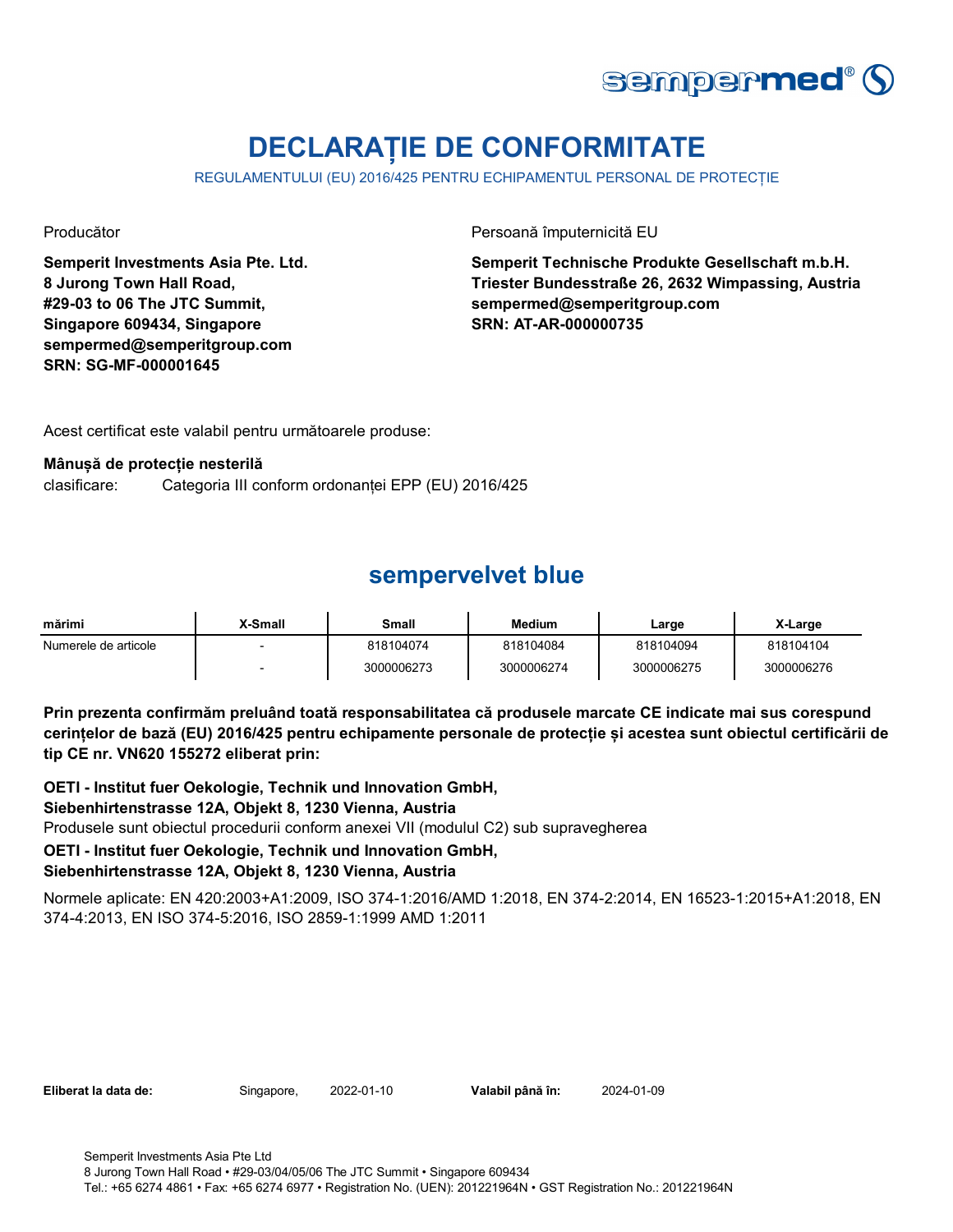

# **ΔΗΛΩΣΗ ΣΥΜΜΟΡΦΩΣΗΣ**

ΚΑΝΟΝΙΣΜΟΣ (ΕΕ) 2016/425 ΠΕΡΙ ΜΕΣΩΝ ΑΤΟΜΙΚΗΣ ΠΡΟΣΤΑΣΙΑΣ

**Semperit Investments Asia Pte. Ltd. 8 Jurong Town Hall Road, #29-03 to 06 The JTC Summit, Singapore 609434, Singapore sempermed@semperitgroup.com SRN: SG-MF-000001645**

Κατασκευαστής Γεριοδοτημένος αντιπρόσωπος στην ΕΕ

**Semperit Technische Produkte Gesellschaft m.b.H. Triester Bundesstraße 26, 2632 Wimpassing, Austria sempermed@semperitgroup.com SRN: AT-AR-000000735**

Το παρόν πιστοποιητικό ισχύει για τα ακόλουθα προϊόντα:

### **Μη αποστειρωμένο προστατευτικό γάντι**

Ταξινόμηση: Κατηγορία II σύμφωνα με τον Κανονισμό (ΕΕ) 2016/425 περί ΜΑΠ

### **sempervelvet blue**

| Μενέθη            | X-Small | <b>Small</b> | <b>Medium</b> | Large      | X-Large    |
|-------------------|---------|--------------|---------------|------------|------------|
| Αριθμοί προϊόντος | $\sim$  | 818104074    | 818104084     | 818104094  | 818104104  |
|                   | -       | 3000006273   | 3000006274    | 3000006275 | 3000006276 |

**Δια του παρόντος βεβαιώνουμε υπεύθυνα ότι τα ανωτέρω προϊόντα με σήμανση CE ικανοποιούν τις εφαρμοστέες διατάξεις του Κανονισμού (ΕΕ) 2016/425 περί μέσων ατομικής προστασίας και αποτελούν αντικείμενο του πιστοποιητικού εξέτασης τύπου ΕΕ με αρ. VN620 155272 εκδόθηκε :**

**OETI - Institut fuer Oekologie, Technik und Innovation GmbH,** 

### **Siebenhirtenstrasse 12A, Objekt 8, 1230 Vienna, Austria**

Τα προϊόντα αποτελούν αντικείμενο της μεθόδου που ορίζεται στο Παράρτημα VII (ενότητα C2) του Κανονισμού υπό την επιτήρηση

### **OETI - Institut fuer Oekologie, Technik und Innovation GmbH,**

### **Siebenhirtenstrasse 12A, Objekt 8, 1230 Vienna, Austria**

Εφαρμοζόμενα πρότυπα: EN 420:2003+A1:2009, ISO 374-1:2016/AMD 1:2018, EN 374-2:2014, EN 16523- 1:2015+A1:2018, EN 374-4:2013, EN ISO 374-5:2016, ISO 2859-1:1999 AMD 1:2011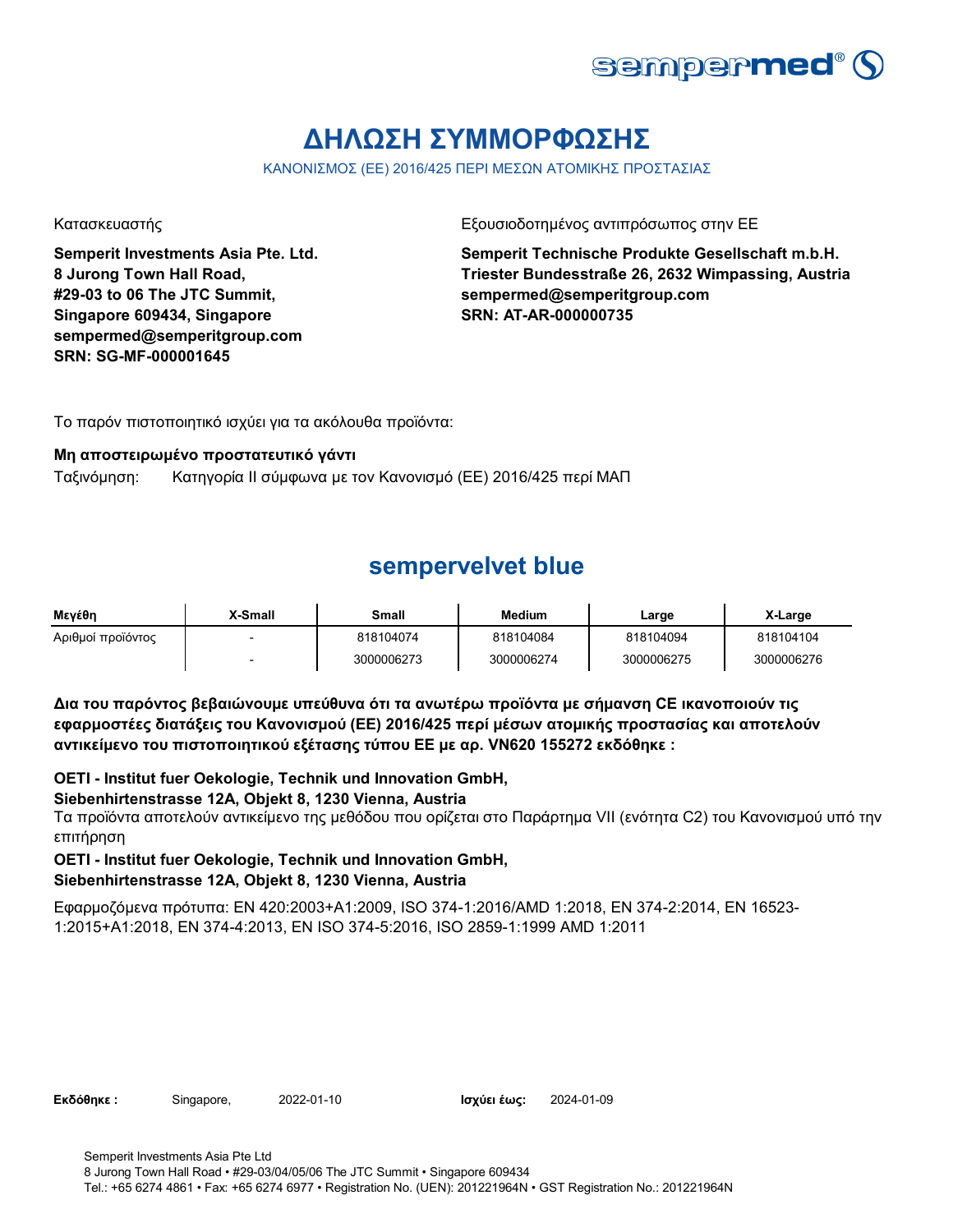

# **ДЕКЛАРАЦИЯ ЗА СЪВМЕСТИМОСТ НА**

РЕГЛАМЕНТ (EU) 2016/425 ЗА ЛИЧНИТЕ ПРЕДПАЗНИ СРЕДСТВА

**Semperit Investments Asia Pte. Ltd. 8 Jurong Town Hall Road, #29-03 to 06 The JTC Summit, Singapore 609434, Singapore sempermed@semperitgroup.com SRN: SG-MF-000001645**

Производител Упълномощен представител в ЕС

**Semperit Technische Produkte Gesellschaft m.b.H. Triester Bundesstraße 26, 2632 Wimpassing, Austria sempermed@semperitgroup.com SRN: AT-AR-000000735**

Настоящият сертификат важи за следните продукти:

#### **Нестерилна предпазна ръкавица**

Класификация: Категория III съгл. Регламент за ЛПС (EU) 2016/425

### **sempervelvet blue**

| Размери              | X-Small | Small      | Medium     | Large      | X-Large    |
|----------------------|---------|------------|------------|------------|------------|
| Номера на артикулите |         | 818104074  | 818104084  | 818104094  | 818104104  |
|                      |         | 3000006273 | 3000006274 | 3000006275 | 3000006276 |

**С настоящето потвърждаваме при самостоятелна отговорност, че горепосочените продукти с маркировка СЕ съответстват на съществените разпоредби на Регламент (EU) 2016/425 за личните предпазни средства и са предмет на сертификата на ЕС за изследване на типа Nr. VN620 155272 издадено чрез:**

**OETI - Institut fuer Oekologie, Technik und Innovation GmbH,** 

### **Siebenhirtenstrasse 12A, Objekt 8, 1230 Vienna, Austria**

Продуктите са предмет на процедурата съгл. Анекс VII (Модул С2) от Регламента под надзора на

### **OETI - Institut fuer Oekologie, Technik und Innovation GmbH,**

### **Siebenhirtenstrasse 12A, Objekt 8, 1230 Vienna, Austria**

Приложими норми: EN 420:2003+A1:2009, ISO 374-1:2016/AMD 1:2018, EN 374-2:2014, EN 16523-1:2015+A1:2018, EN 374-4:2013, EN ISO 374-5:2016, ISO 2859-1:1999 AMD 1:2011